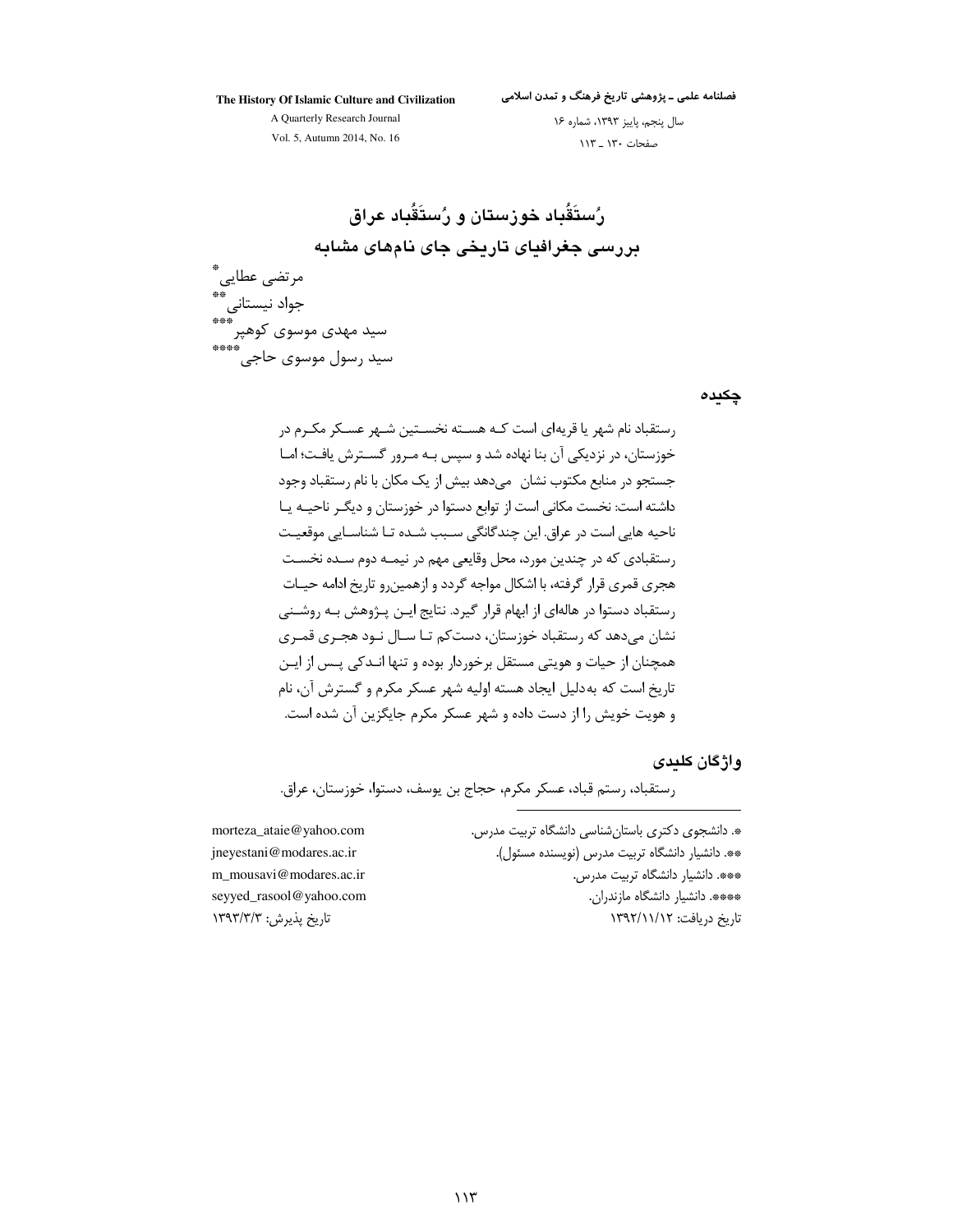#### طرح مسئله

براساس منابع تاریخی و جغرافیایی، هسته نخستین شهر عسکر مکرم در میانه راه اهـواز بـه شوشـتر، در پی اردوی لشکریان سرداری به نام «مُکرم» در نزدیکی قریه یا شهر قدیمیتری به نام رسـتقباد ٰ بنا نهاده شد و به مرور گسترش یافت، اما آگاهی ما از کیفیات این استقرار قدیمی تر، بـه چنـد اشـاره جغرافیایی و معدودی روایت تاریخی محدود می گردد. از سوی دیگر، اهمیت تاریخی رستقباد تنهـا در پیوند با شهر عسکر مکرم نیست، زیرا در طی نیمه دوم سده نخست هجری قمری یعنـی زمـانی کـه رستقباد از حیات و هویتی مستقل برخوردار بوده، چندین بار وقایع تاریخی مهمـی در ایـن مکـان بـه وقوع پیوسته است. با توجه به عدم آگاهی دقیق از تاریخ استقرار لشکریان مکرم در این مکان بهدلیل اختلاف روایات، تاریخ ادامه حیاتِ رستقباد اهمیتی دو چندان یافته و میتوانـد بـهعنـوان شـاهدی در تعیین تاریخ بنای شهر جدید عسکر مکرم مورد استفاده قرار گیرد. این در حالی است که بهدلیل وجود بیش از یک مکان موسوم به رستقباد، انطبـاق قطعـی وقـایع تـاریخی بـا رسـتقباد مـورد نظـر در خوزستان، در مواردی با تردید مواجه میشود. بر این اساس، این مقاله بر آن است تـا بـا بررسـی دقيق وقايع تاريخي و انطباق أنها با توصيفات جغرافيانگاران سدههاي اوليه و مياني اسلامي، مكان جغرافیایی وقایع تاریخی مرتبط با رستقباد را شناسایی کرده و متعاقب آن، تاریخ تقریبی انحطاط رستقباد خوزستان را روشن سازد. بدیهی است که آگاهی از این تاریخ، نقش شایانی در تعیین تاریخ بنیاد شهر عسکر مکرم خواهد داشت. از طرفی اختلاف منابع جغرافیایی در انتساب ناحیه رسـتقباد عراق به کوره ها یا استان های مختلف این سرزمین، وجود بیش از یـک رسـتقباد در عـراق را نیـز محتمل میٍسازد. از این٫و، آگاهی از تعداد مناطق موسوم به رستقباد در عراق نیز از اهـداف مهـم اين مقاله بەشمار مى آيد.

#### وجه تسميه رستقباد

با توجه به نظایر بسیار زیاد نامِگذاری کورهها ، تسوج ها <sup>۳</sup> و شهر ها در دوران ساسانی با ترکیبی

<sup>1.</sup> Rostaqobad.

۲. به معنای استان. در دوره اسلامی اصطلاحاتی چون کوره، اقلیم، بلاد، ولایت و ایالت، جـای اصـطلاح اسـتان را گرفتند؛ اگرچه اصطلاح استان نیز کماکان مورد استفاده بوده است. (بنگرید به: باستانیراد، «واژهشناسی تاریخی استان در ایران»، ت*اریخ ایران*، شماره ۵، ص ۶۶۱)

۳. تسوج یا طسوج معرب تسوک یا تسوگ، واحد ارضی کوچکتر و گاهی بزرگتر از روستا (روستاق) بوده است و به ناحیه ترجمه شده است. هر کوره یا استان متشکل از چنـدین تسـوج اسـت. (همـان، شـماره ۵ / ۵۹، پاییز ۱۳۸۷، ص ۷۹ ـ ۷۸)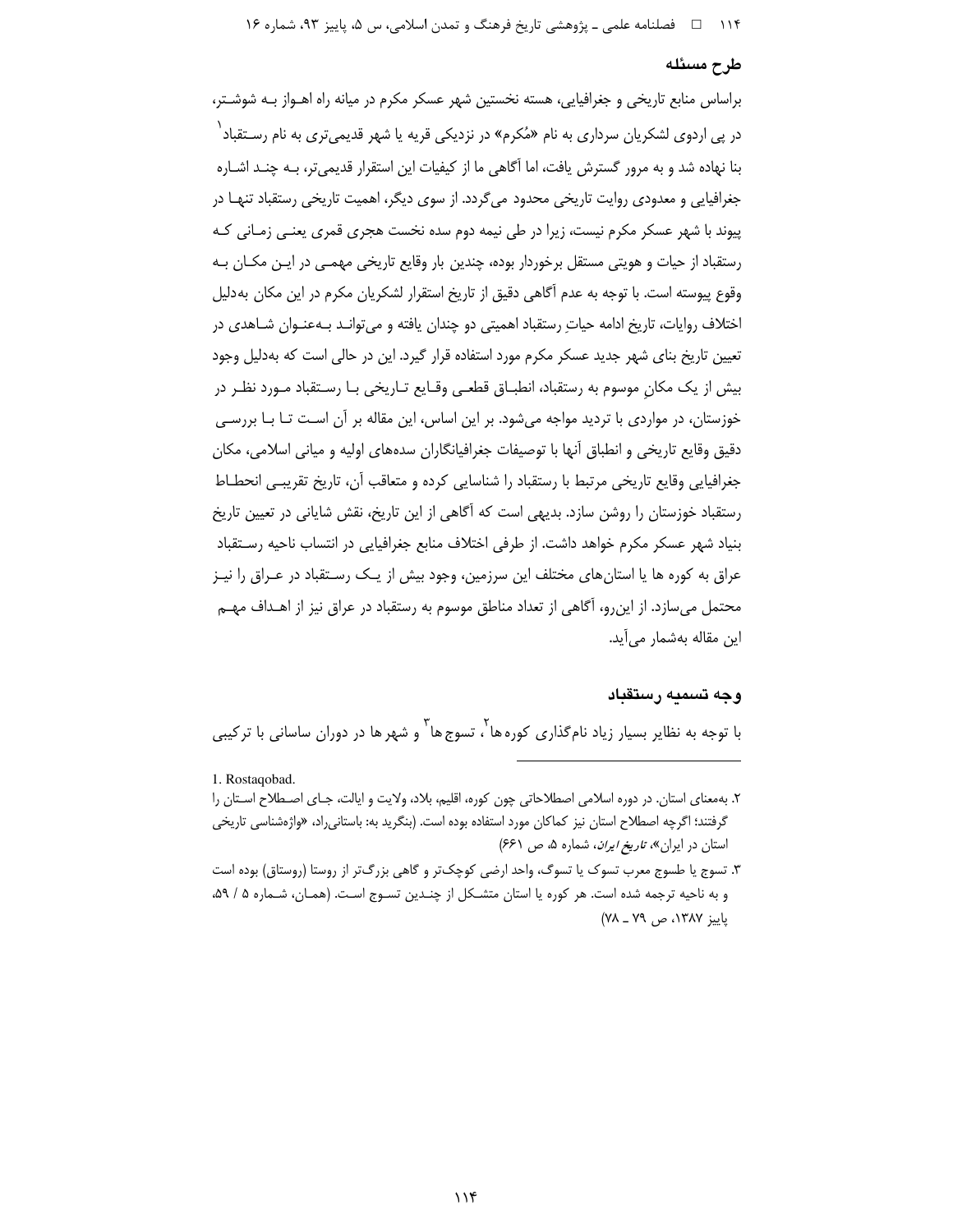# رُستَقَباد خوزستان و رُستَقَباد عراق … □ ١١٥

از یک نام خاص (در اینجا قباد اول) و یک پیشوند یا پسوند ـ که یکی از شیوههای رایج ساخت و انتساب جای نامها در طول تاریخ ایران بهشمار میرود، ٰ ـ تردیدی نیست که نام «رسـتقباد» از تركيب يك واژه و نام قباد (كواد) ساخته شده است. بنابر گزارش منابع مكتوب، قباد اوا , ساسـانه , (حک. ۴۹۸ \_ ۴۸۷ و ۵۰۱ \_ ۵۰۱ م.) بناها و شهرهای بسیاری بنا نهاد که نام بسیاری از آنها با افزودن پیشوند یا پسـوندی بـه نـام وی سـاخته شـده اسـت<sup>.۲</sup> از طرفـی در زمـان حکومـت او سازمان دهي محدد کوره ها و تقسيمات کوچک تر يعني تسوچ ها آغاز گرديد." مسـاحي محـدد و .<br>تجدید نظر در تقسیمات بسیاری از مناطق به منظور ایجاد اصلاحات ارضی و مالیاتی در دستور کار قرار گرفت، اما به دلیل مرگ وی ناتمام ماند و در زمان پسرش خسرو انوشیروان پی گرفتـه شـد. ۲ مجموعه این عوامل، نام گذاری یا تغییر نام بسیاری از استانها (کورهها) و نواحی (تسوجها) بـا ترکیبی مشتمل بر نام قباد همچون ایران آسان کرد قباد، شاذ قباد، به قباد و … را در پی داشت.<sup>۵</sup>

اما بخش نخست این نام نیازمند بررسی بیشتری است. حمزه اصـفهانی ً و بـه نقــل از او پــاقوت حموی، ٬ رستقباد خوزستان را تعریب «رستم کواد» دانستهاند و بر همین اساس در لغــتنامــه دهخــدا این نام «کنایه از اینکه قباد رستم عهد خود است» دانسته شده است.<sup>۸</sup> با توجه به رواج اسا*می* قدیمی همچون رستهم (رستم) در قرون پنجم، ششم و هفتم میلادی، <sup>۹</sup> ساخت چنـین ترکیبـی دور از ذهـن

- ۲. برای نمونه بنگرید به: دریایی، *شهرستان هـای ایرانشـهر*، ص ۴۱؛ طبـری، *تـاریغ طبـری*، ج ۲، ص ۶۴۱ ـ ۶۳۹؛ حمزه اصفهاني، تاريغ سنى ملوك الارض و الانبياء، ص ۴۵ \_ ۴۴: يـاقوت حموي، برگزيـده مشـترك، ص ١٣٩؛ شواتس، *جغرافیای تاریخی فارس، ص ۱*۵۰ و ۱۷۵.
- 3. Morony, Continuity and Change in the Administrative Geography of late Sasanian and Early Islamic Al-Iraq, Vol. 20, p. 4; Id., Iraq after the Muslim Conquest, p. 126.

۴. طبري، ت*اريخ طبري*، ج ۲، ص ۲۰۲؛ بلعمي، ت*اريخنامه طبري*، ج ۱، ص ۶۸۰ \_ ۶۷۹؛ پيگولوفسكايا، *شهرهاي ايران* در روزگار پارتان و ساسانیان، ص ۴۵۴؛ شیپمان، مبانی تاریخ ساسانیان، ص ۵۸.

- 5. Morony, Continuity and Change in the Administrative Geography of late Sasanian and Early Islamic Al-Iraq, Vol. 20, p. 5 - 6, 18, 20, 21, 24, 26, 25, 27.
	- ع حمزه اصفهاني، ت*اريخ سنى ملوك الارض و الانبياء*، ص ٣٩.
		- ٧. ياقوت حموي، *معجم البلدان*، ج ۴، ص ١٢٣.
			- ۸. دهخدا، *لغتنامه*، ذیل واژه.
		- ۹. کریستین سن، *ایران در زمان ساسانیان*، ص ۴۳۸.

۱. باستانی و مردوخی، «گونهشناسی جای نامها در جغرافیای تاریخی ایران»، *یژوهش های تاریخی ایسران و اس*لام، ش ١٢، ص ٣۶ \_ ٣۴.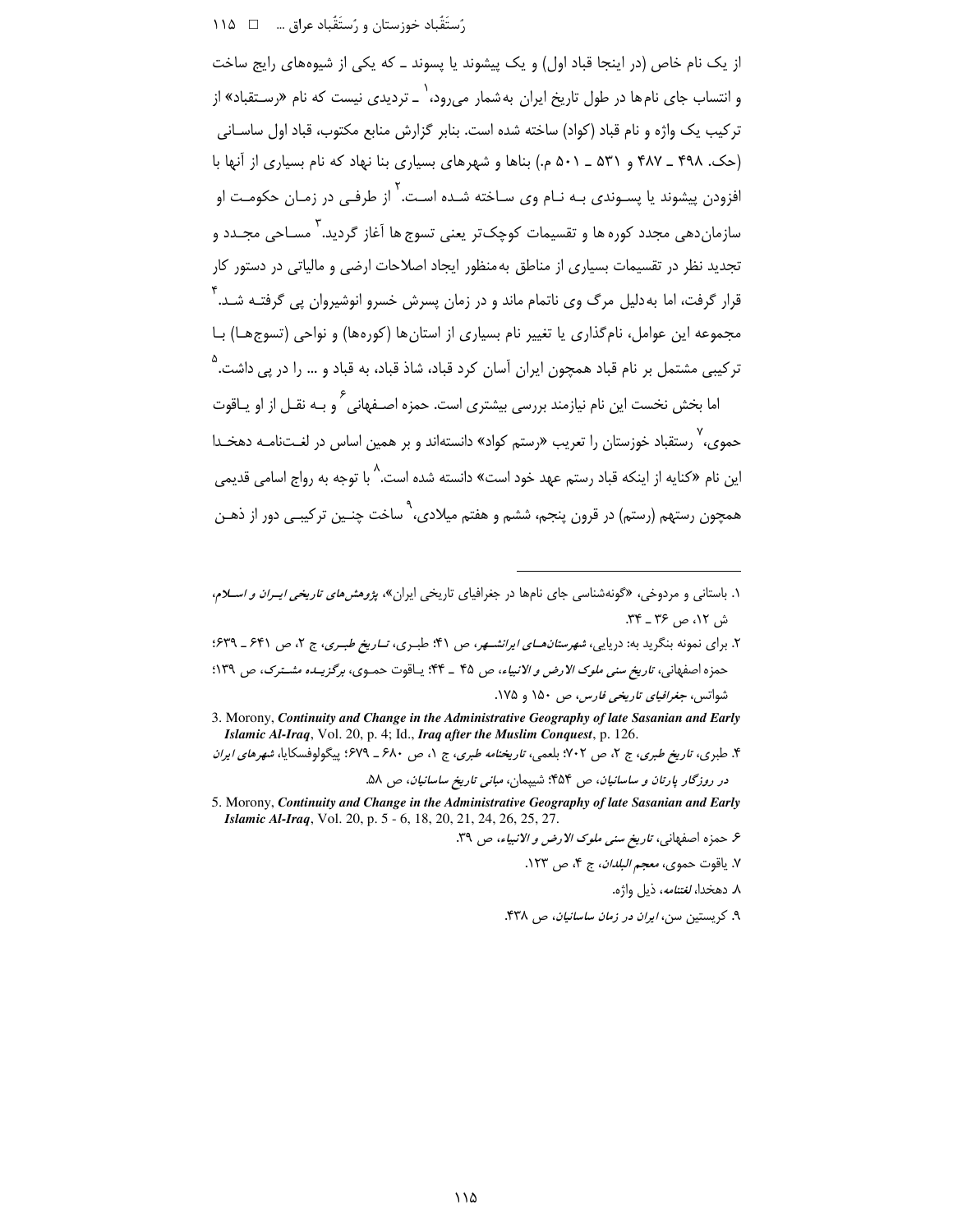۱۱۶ هـ افصلنامه علمي ـ پژوهشي تاريخ فرهنگ و تمدن اسلامي، س ۵، پاييز ۹۳، شماره ۱۶

نیست و از طرفی احتمال آنکه معنای واژه رستم<sup>\</sup> به عنوان صفتی برای قباد در نظر گرفته شده باشـد وجود دارد. با این حال، نکاتی وجود دارد که ما را به تفسیری دیگر از این نام رهنمـون مـی،سـازد. در میان نویسندگان اسلامی، تنها حمزه اصفهانی و به تبع او یاقوت حموی به این ترکیب (رستم + قباد) اشاره داشته اند و دیگر نویسندگان نسبت به وجه تسمیه و تعریب نام ساکتانـد. همـین امـر احتمـال دخالت تفسیر شخصی حمزه اصفهانی را در این مورد مطرح می سازد. اگرچه در ایران جای نـام هـای فراوانی با تر کیب نام رستم وجود دارد، باید در نظر داشت که بسیاری از این نامها در دوران اسـلامی و به دلیل عدم آگاهی مردمان محلی از هویت واقعی این مکان ها، به رسـتم پهلـوان ایرانـی منسـوب شدهاند و اغلب آنها از ترکیب «رستم» با پیشوند یا پسوند مکان ساز تشکیل یافتهاند و نـه ترکیبـی از «رستم» با یک نام دیگر. در صورتی که در این مورد، ما با یک جایْ نام ساسانی مواجه هستیم کـه اتفاقاً هدف آن انتساب مکان به قباد یادشاه ساسانی است و نه به رستم.

اما آنچه در مورد جای نام رستقباد به واقعیت نزدیکتر می نمایـد، ترکیبـی اسـت از «رسـتاق» و «قباد»<sup>۲</sup> بهمعنای رستاقی (روستاک)<sup>۳</sup> که به قباد (کواد) منسوب اسـت. ایـن ترکیـب مـیتوانسـته در شکل معرب خود، با ادغام دو حرف «ق»، به رستاقباد و در نهایت به رستقباد تبدیل شود کـه از نظـر تطور نیز نسبت به رستم + قباد منطقی تر می نماید.

# رُستَقَباد خوزستان و عسکر مکرم

آن چنان که گذشت، با وجود تأکید صریح منابع بر بنیاد شهر عسکر مکرم در دوره اسلامی، بسیاری از آنها از وجود قریه یا قصبه کوچکی خبر میدهند که لشکریان مکرم در نزدیکی آن اردو زده و هسـته اولیه عسکر مکرم پس از گسترش تدریجی به آن پیوسته است. در *فتوح البلدان* <sup>۴</sup> بـهعنـوان یکـی از متقدمترین این مآخذ آمده است «گویند نزدیک لشکرگاه مکـرم قریـهای کهـن بـود کـه بعـداً بنـای لشکرگاه به آن متصل شد و همچنان بر آن می|فزودند تا بزرگ شـد و آن جملـه را لشـکرگاه مکـرم

۴. بلاذري، *فتوح البلدان*، ج ٢، ص ۵۳۵ ـ ۵۳۴.

۱. رستم یـک نـام اصـیل ایرانـی اسـت (نولدکـه*، حماسـه ملـی ایـران*، ص ۳۱) کـه در ادبیـات پهلـوی رُت سـتخمک (Rot-staxmak)، رتستخم (Rot-staxm) و رُتستهم (Rot-stahm) نام دارد. (صـفا، حم*اسهسـرابي در ايـران*، ص ۵۶۳) معانی مختلفی برای این نام آوردهاند که برخی از آنها عبارتند از: دلیر و پهلوان (دهخدا، *لغتنامه*، ذیل واژه)، تنومند و بلنـد بالا (*فرهنگ فارسی عمید*، ذیل واژه) و رودی که به بیرون جاری است. (بهار، *پژوهشی در اساطیر ایران، ص* ۱۹۴) 2. Bosworth, "Askar Mokram", *Encyclopedia Iranica*, Vol. II, Fasc. 7, p. 768.

۳. برای مفهوم روستاک یا روستا در تاریخ ایران بنگرید به: باستانیراد، «واژهشناسی تاریخی ده و روستا در ایران»، تاریخ *ایران*، شماره ۵، ص ۵۹۱.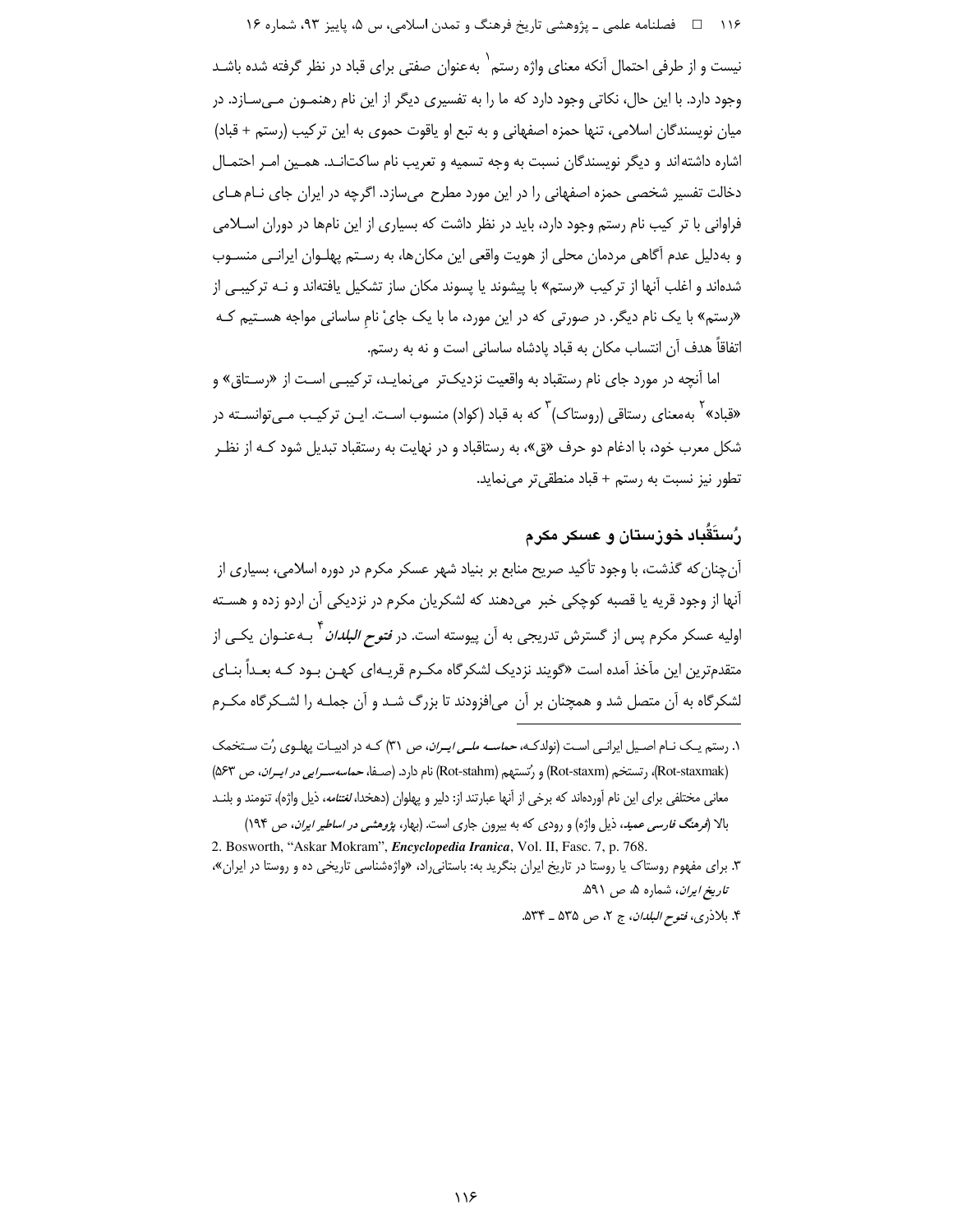میiامیدند که امروزه شهر جامعی است». دیگر نویسندگان نیز مشابه و یا بعضاً عین همین عبارات را تکرار کردهاند اما هیچ یک به نام قریه مذکور اشارهای نداشتهاند. ٰ تنها منبعی که به شکل روشن نـام مکان مذکور را نه بهعنوان قریه که بهعنوان شهر (مدینه) ذکر می کند، *معجم البلـدان* اسـت. یـاقوت حموي در اين كتاب به نقل از حمزه اصفهاني آورده است: «رُستَقُباذ تعريب رستم كواد [رسـتم قبــاد]، اسم شهری است از شهرهای خوزستان که اعراب آن را در صدر اسلام خراب کردند، سپس در نزدیکی آن شهري بهوجود آمد كه لشكرگاه مكـرم بـن معـزاء الحـارث، غـلام حجـاج بـن يوسـف بـود … .» <sup>'</sup> حمزه اصفهانی خود نیز در کتاب *تاریخ سنی ملوک الارض و الانبیاء*، بدون اشاره به نام عسـکر مکـرم، از شهری به نام رستم کواذ با تعریب رسیقاباد یاد میکند که در پی جنگ هـای حجـاج بـن یوسـف خراب شد.<sup>۳</sup> رستقباد، روستقباذ، رستقاباد، روشنقباد یا گونههای دیگری از این نام که در مآخـذ عربـی دیده می شود، همه تعریب یا تحریف از نام فارسی این محل است. <sup>۲</sup> این نام بعدها در تاریخ الفـی بـه شکل سغاباد<sup>۵</sup> و در فارسنامه ناصری با عنوان رستاق آباد نیز ضبط شده است.<sup>۶</sup>

## جايگاه چندگانه رستقباد

در متون تاریخی و جغرافیایی بارها به نام رستقباد اشاره شده است، اما توضیحات برخی از این منـابع حاکی از آن است که این نام به بیش از یک محل اطلاق میشده است. نخستین مکـان موسـوم بـه رستقباذ، یکی از نواحی (طسوج) هشتگانه استان قباذ یا شاذقباذ در شرق بغداد و دجله <sup>۷</sup> و به قولی دیگر از نواحي هشت¢انه استان خسرو شاذ هرمز<sup>^</sup> به شمار ميرود. در «مراصـد الاطـلاع» نيـز «رسـتَقُباذ» از

١. قدامه بن جعفر، *الخراج و الصناعه الكتابه*، ص ٣٢٤: ابن فقيــه، *البلــدان*، ص ۴۰۰: مهلب*ــي، الكتــاب العزيــزي او* المسالك و الممالك، ص ١٢٣؛ طوسبي، عجابب المخلوفيات، ص ٢٥١؛ إبوالفيدا، تقبويع البلسان، ص ٣١٧؛ قزويني، أثارالبلاد و اخبار العسباد، ج ١، ص ٢٢٨؛ انصارى دمشقى، نخبه الدهر في عجائب البر و البحر، ص ٢٨١؛ حميرى، الروض المعطار في خبر الاقطار، ص ۴۲۰ ٢. ياقوت حموى، معجم *البلدان*، ج ۴، ص ١٢٣. ٣. حمزه اصفهاني، ت*اريخ سنى ملوک الارض و الانبياء*، ص ٣٩. ۴. محمدی ملایری، تاریخ و فرهنگ ایران در دوران انتقال از عصر ساسانی به عصر اسلامی، ج ۲، ص ۲۸۰. ۵. تتوری و قزوینی، *تاریخ الفی*، ج ۲، ص ۰۸۷. ۶ـ حسینی فسایی، *فارسنامه ناصری*، ج ۰، ص ۱۸۸. ٧. ياقوت حموي، مع*جم البلدان*، ج ٣، ص ٧٩ و ٣٠۴؛ ابنفقيه*، البلدان*، ص ٣٨٣؛ يعقوبي، *تاريخ يعقوبي*، ج ١، ص ٢١٩؛ ابن خردادبه، *المسالک و الممالک*، ص ۶.

٨. همان، ص ٢٣۵؛ قدامه بن جعفر، *الخراج و الصناعه الكتابه*، ١۶٠.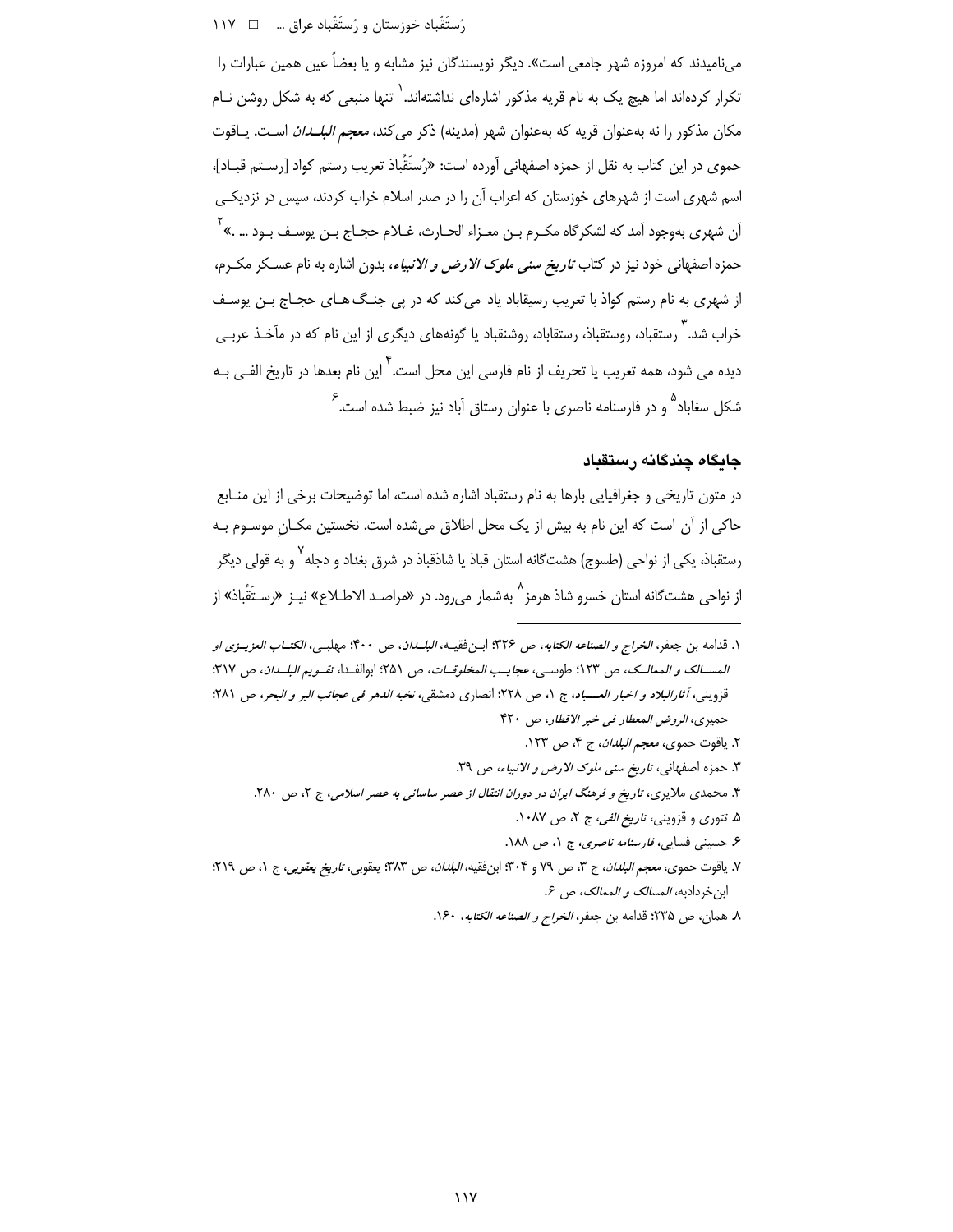۱۱۸ هـ فصلنامه علمي ـ پژوهشي تاريخ فرهنگ و تمدن اسلامي، س ۵، پاييز ۹۳، شماره ۱۶ نواحي هشت گانه استان شاذفيروز` و «روستُقباذ»<sup>۲</sup> از نواحي استان پهقبـاد نوشـته شـده اسـت.<sup>۳</sup> اگرچـه بهدلیل مجاورت استان های شاذقباذ، خسرو شاذ هرمز و شاذ فیروز (حلوان) در شرق دجلـه ۱ٌ و تفـاوت تقسیم بندی کورهها و نواحی در منابع مختلف، یکی بودن رستقبادهای مذکور در شرق دجله به واقعیت نزدیک ً می نماید، به دلایلی احتمال وجود رستقبادی دیگـر در میـان دو رود دجلـه و فـرات وجـود دارد. نخست، محل استان بهقباد است که در میانه دجله و فرات و در طول شاخه بابلی فـرات قـرار داشــته <sup>۵</sup> و دیگری وجود استان دومی است با نام شاذقباد (غیر از شاذقباد شرق دجله) در حوالی انبار. <sup>۶</sup> با توجه به مجموعه این تفاسیر، می توان وجود رستقبادی در شرق دجله را با قطعیت و وجـود رسـتقبادی دیگـر واقع در میانه دو رود دجله و فرات در منطقهای میان انبار تا بابل را با احتمال مطرح نمود.

جایْ نام دیگری که میتواند با بنای شهر عسکر مکرم و نوشته های پیش گفته حمزه اصفهانی و یاقوت حموی در ارتباط باشد، رستقباد یا رستقباذ از نواحی دَسـتوا در خوزسـتان اسـت. ٌ در ایـن میان برخی از نوشتههای تاریخی دارای ابهام بوده و تشخیص مطابقت مکان رستقباد مورد اشـاره آنها با رستقبادی که شهر عسکر مکرم در محل یا نزدیکی آن بنا شده خالی از اشکال نیست. حتی موضع دستوا نیز در این میان مورد اختلاف است.<sup>۸</sup> این موضوع زمانی اهمیت دوچندان می،یابد کـه دریابیم تعدادی از منابع تاریخی به وقایعی که در نیمه دوم سده اول هجری قمری در این رستقباد رخ داده اشاره کرده اند. از این٫رو، در صورت حصول اطمینان از مطابقت مکـان رخـداد ایـن وقـایع تاریخی با رستقباد مورد بحث، زمینه آگاهی از تاریخی کـه ایـن مکـان همچنـان حیـات مسـتقل

١. ابن عبدالحق بغدادي، *مراصد الاطلاع على اسماء الامكنه و البقاع*، ج ٢، ص ٧٧١.

2. Rostogbaz.

٣. ابن عبدالحق بغدادي، مراصد الاطلاع على اسماء الامكنه و البقاع، ج ٢، ص ٤٤٠.

4. Morony, Continuity and Change in the Administrative Geography of late Sasanian and Early Islamic Al-Iraq, Vol. 20, p. 4; Id., Iraq after the Muslim Conquest, p. 19, fig. 6.<br>5. Morony, "BEH-QOBĀD", Encyclopedia Iranica, Vol. IV, Fasc. 1, p. 109.

6. Morony, "Anbar", *Encyclopedia Iranica*, Vol. II, Fasc. 1, p. 5.

٧. طبري، تاريخ طبري، ج ٨، ص ٣۵٢۵: ابن عبدالحق بغدادي، *مراصد الاطلاع على اسماء الامكنـه و البقــاع*، ج ٢، ص ٤١٥؛

ياقوت حموي، *معجم البلدان*، ج ٢، ص ۴۵۵.

٨. لازم به ذكر است كه آنچه در اينجا مورد نظر است اختلاف منابع در تعيين مكان دستوا است و مكـان ديگـرى که با نام مشابه « دستبی» در میانه ری، قزوین و همدان (همان، ص ۴۵۴؛ بکری، *معجم ما استعجم مـن اســماء* البلاد و المواضع، ج ٢، ص ٥٥١) وجود داشته و مشابهت نام أن با دستوا گاهي زمينه اشتباهات تاريخي را فراهم آورده است، در بحث حاضر نمی گنجد. برای مطالعه بیشـتر در ایـن زمینـه نـک. (امـام شوشـتری، «دسـتوا در خوزستان، دستبی در ری»، *مجله هنر و مردم*، ش ۱۱۱، ص ۲۵ \_ ۲۳؛

Le Strange, The lands of the Eastern Caliphate: Mesopotamia, Persia, and Central Asia from the Moslem conquest to the time of Timur, p. 220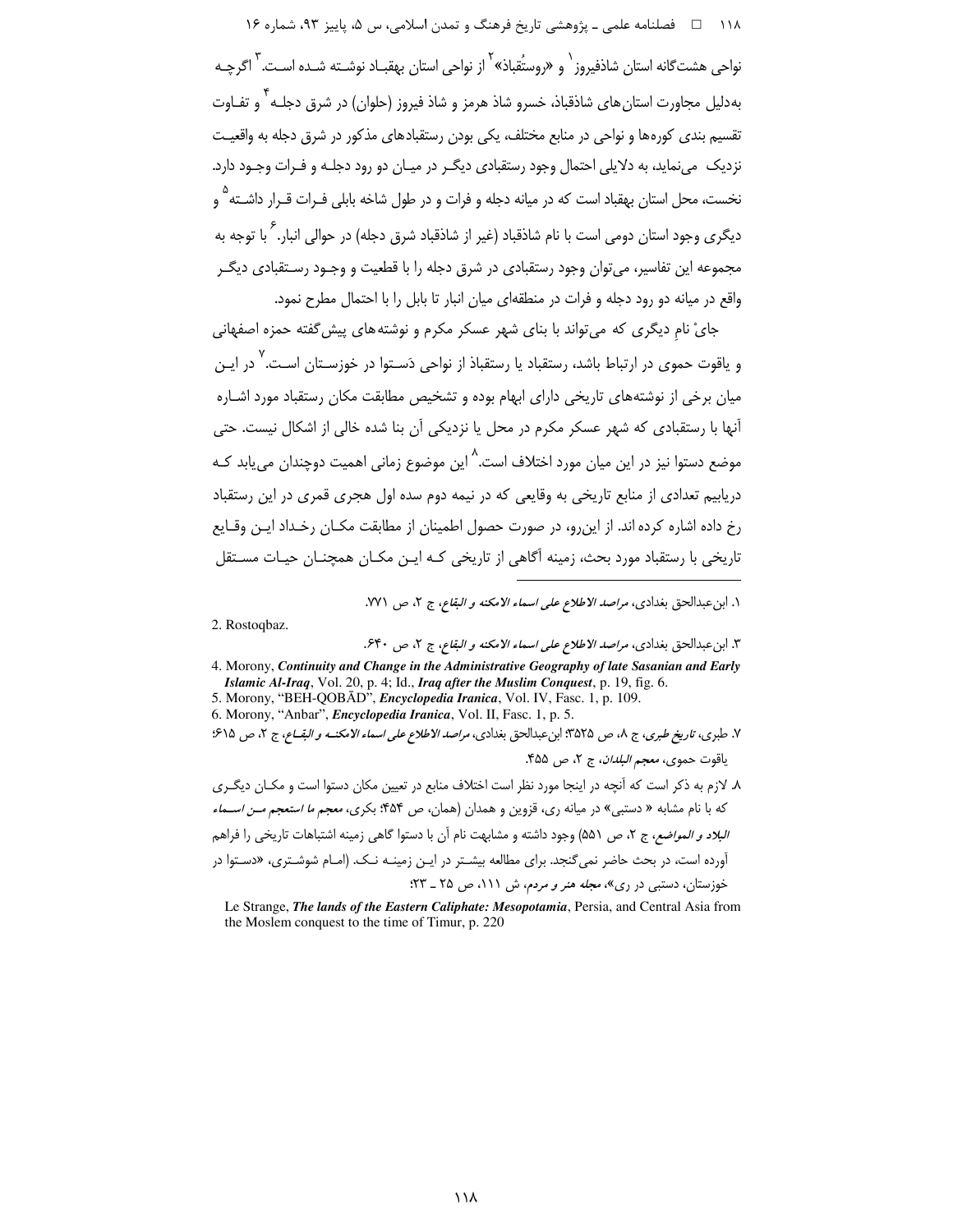داشته، به نام سابق خود خوانده میشد و هنوز شهر عسکر مکرم ایجاد نگشـته و یـا دسـت کـم در حین گسترش، رستقباد را فرا نگرفته بود، فراهم می گردد.

# رستقباد خوزستان در منابع تاریخی

وقایع مرتبط با رستقباد خوزستان که همگی به نوعی با رویداد های نظامی پیوند دارند، در بازه زمـانی ۶۱ تا ۹۰ هجری قمری جای میگیرند و به جز یک واقعه، ما بقی با حجاج بن یوسف ثقفی و زمـان ولایت وی بر عراق از سوی عبدالملک بن مروان خلیفه اموی منطبق هستند.

#### الف) نيرد نافع بن ازرق با مسلم بن عبيس

نخستین اشاره منابع به رستقباد، به واقعه جنگ نافع بن ازرق سرکرده خوارج ازارقه با مسلم بـن عبـیس که در نهایت به کشته شدن هر دو تن انجامید، بازمی گردد. یاقوت حموی با اشارهای کوتاه به این واقعـه در ذیل عنوان دستوا، رستقباد از نواحی دستوا و از بخش های اهواز را محل فـرود آمـدن نـافع بـن ازرق عنوان می کند. ٰ دیگر منابع که در ذیل وقایع سال شصت و پنج هجـری بـه تفصـیل بـه ایـن واقعـه پرداختهاند هیچ یک به رستقباد اشارهای نکردهاند، امـا بـر ورود نـافع بـه سـرزمین خوزسـتان صـحه می گذارند. ٰ دینوری نیز این واقعه را با تفاوت هایی نقل کرده و از جنگ مغیره بن مهلب با خوارج بـه سرکردگی نافع بن ازرق که در کنار رودخانه شوشتر جای گرفتـه بودنـد سـخن بـه میـان مـی]ورد. آ مجموعه این اشارات بر این امر دلالت دارند که رستقباد از توابع دستوا که در این واقعـه از آن سـخن به میان آمده، در خوزستان و در نزدیکی رود شوشتر (شطیط کنونی) قرار داشته است.

# ب) نبرد حجاج بن يوسف با عبدالله بن جارود

واقعه تاریخی دیگری که در آن از نام رستقباد ذکری به میان آمده، جنگ حجاج بن یوسف ثقفـی بـا عبد الله بن جارود است که علیه وی سر به عصیان برداشته بود. در سال ۷۵ هجـری قمـری حجـاج برای ارعاب و گسیل مردمی که از همراهی مهلب در جنگ با خوارج سرباز زده بودنـد، از بصـره وارد رستقباد شده و سپس در آنجا با گروهی که به سرکردگی عبدالله بن جارود علیه وی شوریده بودند به

١. ياقوت حموي، *معجم البلدان*، ج ٢، ص ٤٥٨، ج ٣، ص ۴٣.

۲. طبری، تاریخ طبری، ج ۷، ص ۳۲۵۶ \_ ۳۲۵۵؟ ابـن|ثیــر، *تــاریخ کامــل بــزرگ اســلام و ایــران*، ج ۱۲، ص ۴۲؛ ابن مسكويه، تجارب الأمم، ج ٢، ص ١٣١ \_ ١٣٠.

٣. دينوري، *اخبار الطوال*، ص ٣١٨ ـ ٣١٧.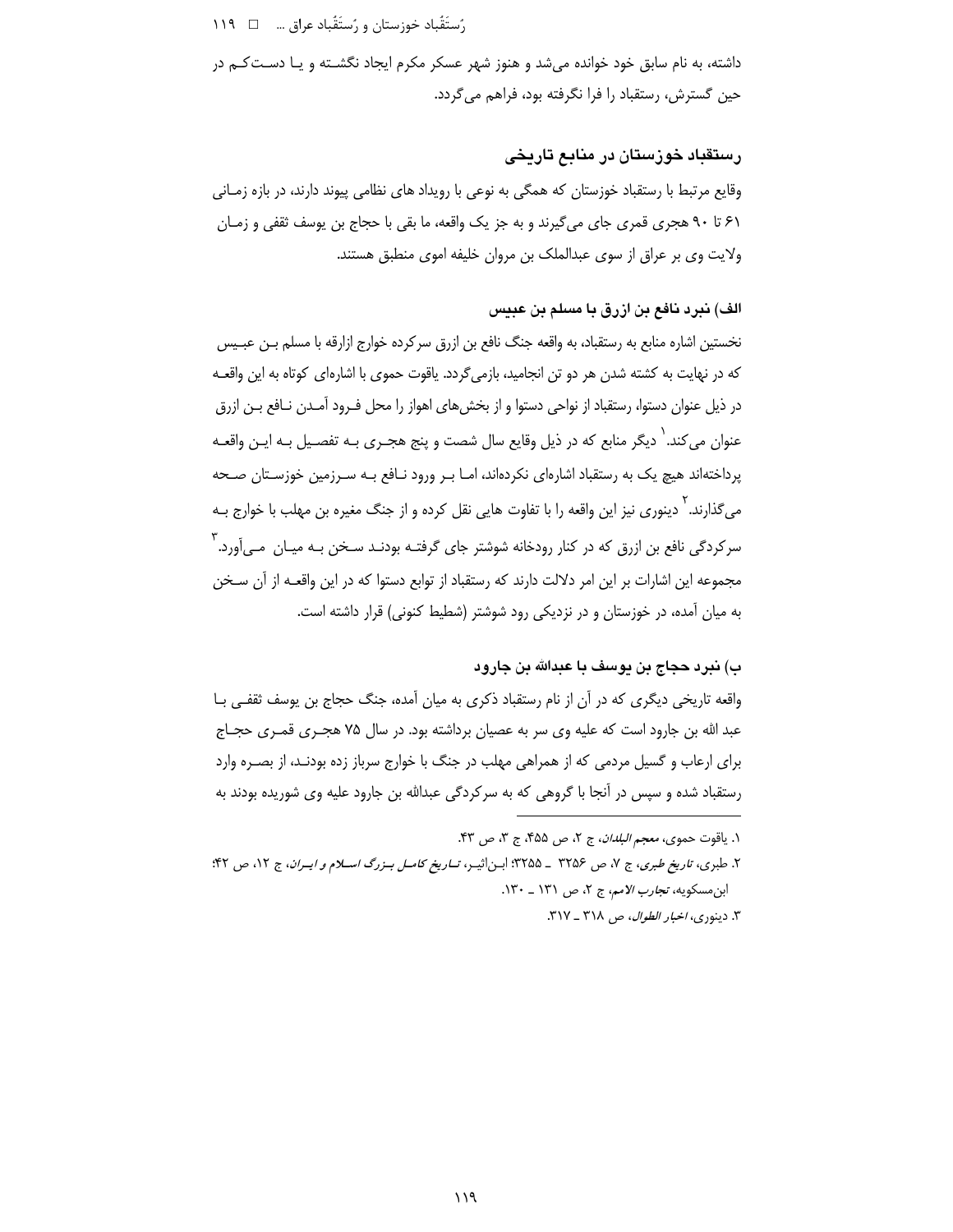۱۲۰ □ فصلنامه علمي ــ پژوهشي تاريخ فرهنگ و تمدن اسلامي، س ۵، پاييز ۹۳، شماره ۱۶

جنگ پرداخته، آنان را مغلوب ساخت و عبدالله بن جارود را به قتل رساند.<sup>\</sup> بلاذری نیز با ضبط نام به شكل «رستقاباذ»، به تفصيل به شرح اين واقعه پرداخته است.<sup>۲</sup> ابن *نـ*ديم در *الفهرست*، ذيـل تأليفـات مدائنی (م. ۲۱۵ ق)، از کتابی با عنوان *ابن الجارود و روشنقباد* یاد می کنـد کـه بـیتردیـد بـا واقعـه مذکور در ارتباط بوده است. <sup>۳</sup> وی همچنین ذیل تألیفات ابوعبیده معمر بن مثنی (م. ۲۱۰ یــا ۲۱۱ ق) به کتابی با نام *روشنقباد* اشاره می کند که با توجه به هم دوره بودن نویسـنده آن بـا نویسـنده کتـاب پیش گفته، موضوع آن نیز می¤واند با واقعه مذکور در ارتباط باشد.<sup>۴</sup> گویا این واقعه از چنان اهمیت*ی* برخوردار بوده که نهتنها سالٍها بعد کتبی درباره آن به رشته تحریر درآمده، بلکه احمد بـن محمـد میدانی ذیل روزهای خاص اسلام، از«یوم رستقباد» یـاد مـی کنـد. <sup>۵</sup> امـا آنچـه کـه در ایـن مـورد بحثبرانگیز است نوشته های متناقضی است که پیرامون موقعیت جغرافیایی این رویداد ارائه شـده است. طبری از این واقعه با عنوان «حادثه رستقباد» یـاد کـرده و ایـن مکـان را نزدیـک دسـتوا<sup>ع</sup>

۵. میدانی، مجمع *الامثال*، ج ۲، ص ۴۱۶. نیز بنگرید به: خوارزمی، *الامثال المولده*، ص ۳۸۵ \_ ۳۸۴: ابـن مسـكویه، تجارب الامم، ج ٣، ص ٣٧٧؛ ابن كلبي، جمهره النسب، ج ١، ٨٨٤.

۶ عنوان دستوا براساس بسیاری منابع جغرافیایی و تاریخی از نواحی خوزستان بهشمار می رود (ابوالفداء، *تقویم البلسدان*، ص ٣١٢ \_ ٣١١: انصارى دمشقى، نخبه الدهر في عجائب البر و البحر، ص ٢٨١: حافظ ابرو، جغرافياى حافظ ابرو، ج ٢، ص ٩٧) اما ياقوت حموي بنا به گفتـه عمرانـي أن را از نـواحي فـارس و بنـابر قـول سـمعاني از نـواحي خوزستان برشمرده است. (ياقوت حموى، *معجم البلدان*، ج ٢، ص ۴۵۵) اين انتساب دوگانــه در *مراصــد الاطــلاع* (ابن عبدالحق بغـدادي، ج ٢، ص ٥٢٧) كـه گزيـده و تصـفيهاي از *معجــم البلـدان* محسـوب مـي شـود (کراچوفسکی، *تاریخ نوشتههای جغرافیایی در جهان اسلامی، ص ۲۶*۸) نیز تکرار گردیده است.

١. طبری، تاریخ طبری، ج ٨، ص ٣۵٢۶ ـ ٣۵٢۴: ابن اثیر، تاریخ کامل بزرگ اسلام و ایران، ج ١٢، ص ٣٠١ ـ ۴٩۵: ابن مسكويه، تج*ارب الامم*، ج ٢، ص ٢۶٠؛ حميري، *الروض المعطار في خبر الاقطار*، ص ٢٧٢؛ ابن قتيبه، *المعارف*، ص ٣٣٩ \_ ٣٣٨: نويري، نهاية الأرب في فنون الأدب، ج ٢١، ص ١٣۴ \_ ١٣١: ذهبي، تـاريخ الأسـلام و وفيـات العشامير و الأعلام، ج ۵، ص ٣٢٣ \_ ٣٢٣: ابن عساكر، تاريخ مدينه دمشق، ج ١٢، ص ١٢٩؛ ابن جوزي، المنتظم في تاريخ الأمم و الملوك، ج ع، ص ١۶۵ \_ ١٤۴.

٢. بلاذري، كتاب جمل من انساب الأشراف، ج ٧، ص ٢٩۴ \_ ٢٧۴. ٣. ابن نديم، *الفهرست*، ج ١، ص ١٧١.

۴. همان، ص ۹۱. محمدی ملایری با توجه به عدم دلالت نام کتاب بر محتوای دقیق آن، احتمال ارتباط محتوای آن با واقعه ابن|شعث (شرح أن در ادامه مقاله خواهد آمد) را نيز مطرح ساخته و همچنين عنوان مي كند كه احتمال أنكه کتاب درباره توصیف خود شهر یا تسوی رستقباد در استان شادقباد باشد، وجـود دارد. (محمـدی ملایـری، *تــاریخ و* قرهنگ *ایران در دوران انتقال از عصر ساسانی به عصر اسلامی*، ج ۲، ص ۲۸۴ \_ ۲۸۳) کتاب ح*دیث روستقباذ* تـألیف لوط بن مخنف الازدي (متوفى ١۵٧ ق) نيز احتمالاً با واقعه ابن جارود يا واقعه ايـن اشـعث در ارتبـاط بـوده اسـت. (بنگريد به: ياقوت حموي، معجم الأدباء: ارشاد الاريب الى معرفه الاديب، ج ۵، ص ٢٢٥٣ \_ ٢٢٥٢)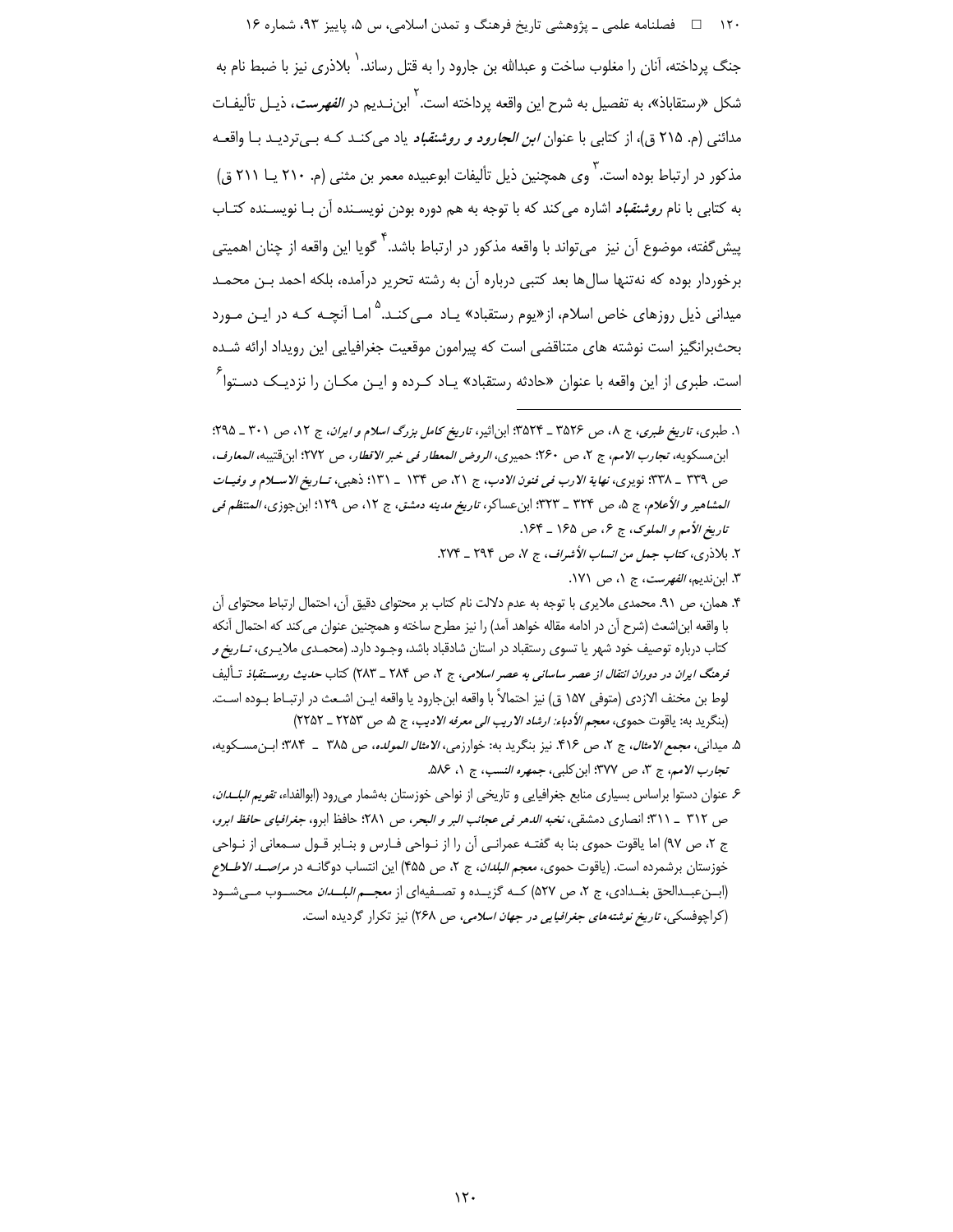می،داند. <sup>۱</sup> در عین حال حمیری <sup>۲</sup> موضع رستقباذ و جنگ حجــاج و عبــدالله بــن جــارود را در نزدیکــی دستوا و مكاني ميان بصره و كوفه نوشته است. ياقوت حموي نيز مكان «روستُقباذ» را كـه در آن واقعـه مذکور به وقوع پیوسته ناحیه ای از نواحی کوفه، در جانب شرقی کوره شاذقباذ و در میـان بغـداد و اهـواز ذکر می کند که به روشنی دارای تناقض است. ۖ به چندین دلیل به نظر مـی٫سـد کـه پـاقوت حمـوی و حمیری در تعیین مکان رستقباد مورد نظر و دستوا دچار اشتباه شدهاند کـه منشــأ آن را بایـد در یکســان بودن نام این مناطق جستجو کرد. بنابر اطلاع بسیاری از مورخان، حجاج در طی توقف خود در رستقباد نزدیک دستوا، با مهلب که در رامهرمز بود، تنها دو روز<sup>۴</sup> یا هجده فرسنگ<sup>۵</sup> فاصله داشت. <sup>۶</sup> بـا توجـه بـه فاصله مذکور، رستقباد مورد نظر به هیچ عنوان نمی تواند در مکانی ما بین بصـره و کوفـه (بنـا بـر قـول حمیری) قرار گیرد. همچنین این فاصله از رامهرمز، به هیچ عنوان با رستقباد کوره شادقباذ در شرق بغداد (بنا بر قول یاقوت حموی) قابل تطابق نیست. از سوی دیگر، جغرافیادانان فاصله رامهرمز از شهر عسـکر مکرم (شهری که در محل رستقباد بنیان نهاده شد) را دو منزل <sup>۷</sup> و یا سه منزل<sup>^</sup> ذکـر کـرده انـد کـه بـا مسافت هجده فرسنگ همخوانی نسبی دارد. در نهایت، نوشته بلاذری در شرح این واقعه مبنی بر فاصله هشت فرسنگی رستقباد از اهواز<sup>۹</sup> که با فاصله عسکر مکرم از اهواز در دیگر منابع همخوانی کامل دارد، <sup>۱</sup>۰ هرگونه شبههای را پیرامون بازشناسی مکان رستقباد مورد نظر در محل شهر عسکر مکرم می;داید.

١. طبري، ت*اريخ طبري*، ج ٨، ص ٣٥٢٥ ـ ٣٥٢٣.

٢. حميري، الروض المعطار في خبر الاقطار، ص ٢٧٢.

٣. ياقوت حموي، *معجم البلدان*، ج ٣، ص ٧٩.

۴. ذهبي، تاريخ الاسلام و وفيات المشاهير و الأعلام، ج ۵، ص ۳۲۳.

۵. حدود ۱۰۸ کیلومتر. هر فرسنگ متشکل از سه میل و معادل شش کیلومتر است. (هینـتس، *اوزان و مقیاسها در* فرهنگ اسلامی، ص ۹۹)

ع طبری، ت*اریخ طبری*، ج ۸، ص ۳۵۲۶ \_ ۳۵۲۵؛ ابن مسکویه، *تجارب الامم*، ج ۲، ص ۲۶۰؛ بلاذری، *کتاب جمـل* من انساب الأشراف، ج ٧، ص ٢٨١؛ ابن اثير، تاريخ كامل بزرگ اسلام و ايران، ج ١٢، ص ٢٩٤؛ ابن جـوزي، المنتظم في تاريخ الأمم و الملوك، ج ۶، ص ١۶۵ \_ ١۶۴؛ نويري، نهاية الارب في فنون الادب، ج ٢١، ص ١٣١؛ ازدي، *تاريخ الموصل، ج ١، ص ١٣١.* 

٧. حميري، الروض المعطار في خبر الاقطار، ص ٣٢٠.

٨. مقدسي، احسن التقاسيم في معرفه الاقاليم، ص ۴۱۹ \_ ۴۱۸: اصطخري، مسالك الممالك، ص ٩۵.

۹. بلاذرى، كتاب جمل من انساب الأشراف، ج ٧، ص ٢٨١.

١٠. براي نمونه بنگريد به: ابن خردادبه، *المسالک و الممالک*، ص ١٩٧؛ ابن رسته، *اعلاق النفيسه*، ص ١٨٨؛ جيهـاني، اشكال العالم، ص ١٠۴؛ قدامه بن جعفر، الخراج و الصناعه الكتابه، ص ٩٢.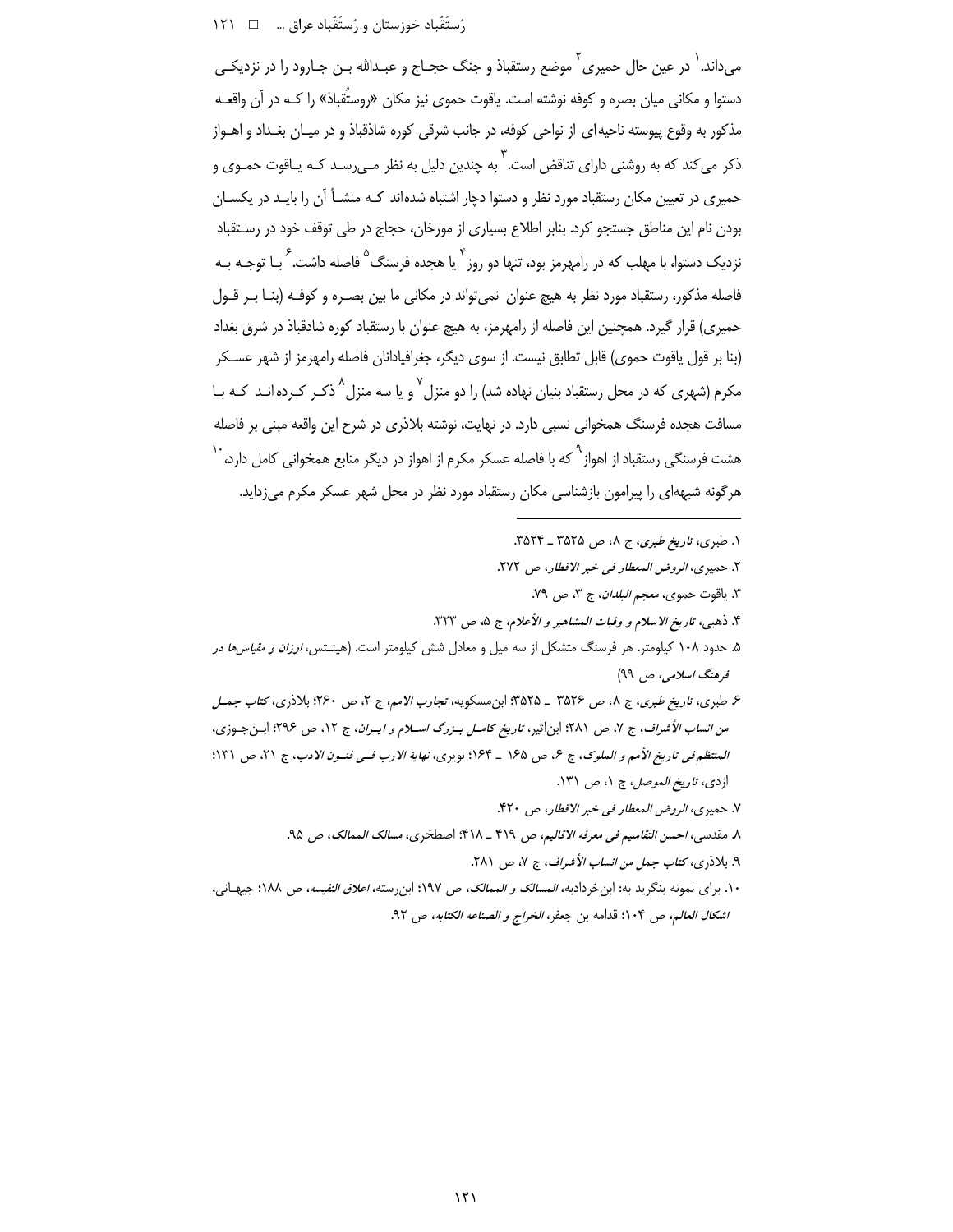### ج) نبرد حجاج بن يوسف با ابناشعث

نام رستقباد بار دیگر در حادثه ای مرتبط با حجاج بن یوسف ثقفی و در شرح وقایع سال هشتاد و یک هجری قمری ذکر شده است. در این سال وی با سپاه خویش در رستقباد از توابع دستوی از ولایت اهواز اردو زده و آماده نبرد با ابن|شعث ــ که در شوشتر جای گرفته بود ــ گردید.<sup>\</sup> دیگر نویسندگان در شرح این واقعه از رستقباد نامی به میان نیاوردهاند و تنها از گسیل سپاه توسط حجاج به سمت دُجیل <sup>۲</sup> و شوشتر <sup>۳</sup> و یا نزول حجاج در هفت فرسخی اهواز <sup>۴</sup> سخن گفتهاند. مجموعه این روایـات، قرارگیـری رستقباد مورد بحث در خوزستان و نزدیکی شوشتر را تأئید می کند.

# د) نبرد حجاج بن پوسف با کُردان

حادثه تاریخی دیگری که در رستقباد رخ داده، بار دیگر با حجاج بن یوسف در ارتباط بوده و مـورخین آن را در ذیل وقایع سال نود هجری قمری ذکر کردهاند.<sup>۵</sup> در این سال وی بهمنظور جنگ بـا کـردان که بر بیشتر سرزمین فارس غالب شده و در کوههای اهواز (خوزستان) سر به عصیان گذاشـته بودنـد، همراه با سیاه خویش در رستقباد یا به قولی رستقاباد اردو زده، و بر گرداگرد سیاهیانش خندقی ایجـاد کرد. وی همچنین یزید بن مهلب و برادرانش مفضل و عبدالملک را که با خـود بـه آنجـا آورده بـود، در میان خندقی دیگر زندانی نمود؛ اما آنان پس از مدتی از راه آب از حصر حجــاج گریختنــد. <sup>۶</sup> در تــاریخ الفی نیز مشابه همین روایت آمده؛ با این تفاوت که نام مکان مورد نظر به شکل سغاباد ضبط شده است.<sup>۷</sup> با توجه به هدف لشکرکشی حجاج برای سرکوبی کردان استیلا یافتـه بـر فـارس و کـوههـای اهـواز (خوزستان)، انطباق رستقباد مذكور در اين شرح با رستقباد خوزستان كاملاً منطقى مـىنمايـد. ضـمن

#### ١. طبري، تاريخ طبري، ج ٨، ص ٣۶٨۶.

۲. ابن|ثیر، *تاریخ کامل بزرگ اسلام و ایران*، ج ۱۳، ص ۶۹.

- ۳. ابن مسکویه، *تجارب الامم*، ج ۲، ۳۳۹؛ مقدسی، *آفرینش و تاریخ*، ج ۲، ص ۹۲۱؛ ابن جوزی، *المنــتظم فــی تــاریخ* الأمم و الملوك، ج ۶، ص ٢٢۶؛ تتورى و قزويني، تاريغ الفي، ج ٢، ص ١٠٢۴.
	- ۴. ابن اعثم كوفي، *الفتوح،* ج ٧، ص ٨٧.
- ۵. در میان مورخان، تنها بلعمی تاریخ این واقعه را سال نود و چهار هجری قمری نوشته است (بلعمـی، *تاریخنامـه* طبری، ج ۴، ص ۸۵۱ \_ ۸۵۰/
- عر طبری، تاریخ طبری، ج ۹، ص ۳۸۳۰ \_ ۳۸۲۹: ابن|ثیر، ت*اریخ کامل بزرگ اسلام و ایران*، ج ۱۳، ص ۱۵۰ \_ ۱۴۹: بالاذرى، كتاب جمل من انساب الأشراف، ج ٨، ص ٢٨٣ \_ ٢٨١: ابن جوزى، المنتظم في تاريخ الأمم و الملوك، ج ٤، ص ٢٩۵؛ نویری، *نهایه الارب فی فنون الادب*، ج ٢١، ص ١٩٢ \_ ١٩١.
	- ٧. تتورى و قزوينى، ت*اريخ الفى*، ج ٢، ص ١٠٨٧.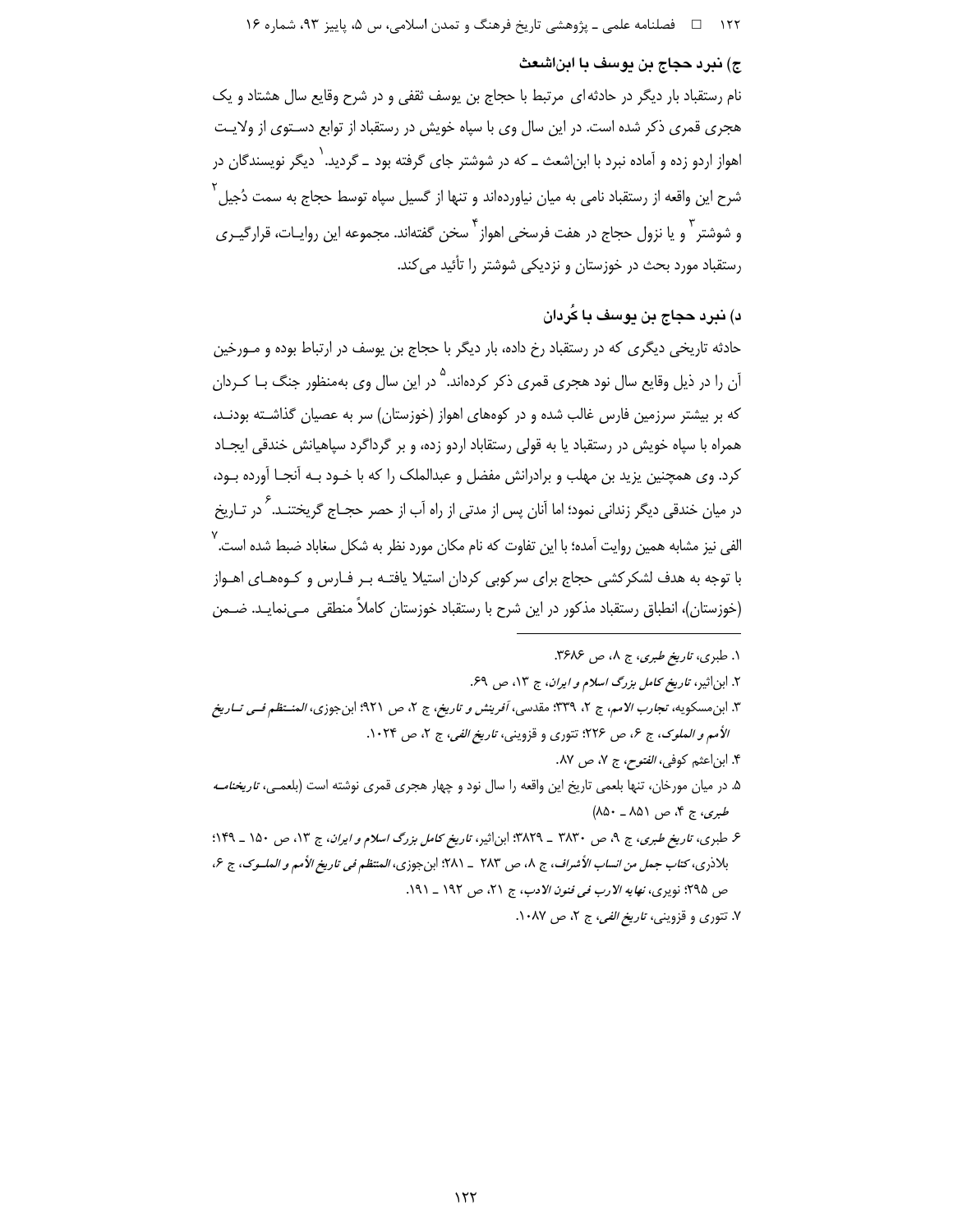# 

آنکه اشاره بلاذری ٰ به دُجیل اهواز به عنوان راه آبی فرار فرزندان عبدالملک، هرگونه تردیـد پیرامــون مکانیابی رستقباد را از میان می برد. اما نکته دیگر این واقعه که در شناخت تاریخ بنای عسکر مکرم از اهمیت بسیاری برخوردار است، اشاره بلاذری مبنی بر تحرکات کردها در کوههای اهواز (خوزستان) و تلاش حجاج برای سرکوب آنان است. <sup>۲</sup> به نظر می۱٫سد که این درگیری ها مدتی ادامه داشته و حجاج لشکر خویش را به پشت سر هم برای دفع کردان روانه می کرده است. <sup>۳</sup> آگاهیم که ناحیه ایذه (ایـذج) در شمال شرقی خوزستان، تنها بخش کوهستانی این خطه به شمار مـبیرود. غالـب روایـات تـاریخی پیرامون بنیاد عسکر مکرم، از اردوی لشکریان مکرم برای سرکوبی خرزاد بن باس که سر به عصـیان برداشته و در ایذج به حصار نشسته بود، سخن راندهاند. <sup>۲</sup> با این تفاسیر، با احتمال بسیار زیاد مــ<sub>ـه </sub>تـوان لشکرکشی مکرم به خوزستان و به تبع آن سنگ بنای شهر جدید عسکر مکـرم را مربـوط بـه واقعـه سرکوب کردان به سال نود هجری قمری یا اندکی پس از آن دانست. اما بیشک این تاریخ از سـال نود پنج هجری قمری یعنی سال مرگ حجاج بن پوسف فراتر نمی رود.

# رستقباد عراق در منابع تاریخی

آنچنان که پیش از این اشاره شد، منابع جغرافیایی در باب رستقباد عراق اتفاق نظر ندارند و بـا توجـه به منابع مکتوب، در عراق دست کم می¤وان دو ناحیـه بـا عنـوان رسـتقباد (یکـی در شـرق دجلـه و دیگری در میانه دجله و فرات) بازشناخت. با این حال در منابع تاریخی تنها به رسـتقبادِ شـرق دجلـه اشاره شده است. یگانه واقعه تاریخی که در شرح آن از رستقباد مذکور نامی برده شده، به سـال ۱۳۲ هجری قمری باز میگردد. در این سال ابنهبیره از سرداران مروان بن محمد آخـرین خلیفـه امـوی، برای احتراز از رویارویی با قحطبه سردار ابومسلم خراسانی کـه در جلـولا بـه خنـدق نشسـته بـود، از خانقین به سمت رستقباذ و تامرا حرکت کرده و پس از رسیدن بـه شـاهراه، بـه<code>سـوی</code> بـزرگ شـاپور

٢. همان، ص ٢٨١.

۳. تتوری و قزوینی، *تاریخ الفی، ج* ۲، ص ۱۰۸۷.

١. بلاذري، كتاب جمل من انساب الأشراف، ج ٨، ص ٢٨٣.

۴. قدامه بن جعفر، *الخراج و الصناعه الكتابه*، ص ٣٢۶: ابن فقيه، *البلدان*، ص ۴۰۰: مقدسي، *احسن التقاسيم في معرفه الاقساليم*، ص ۴۰۹؛ مهلبي، *الكتاب العزيزي او المسالك و الممالك*، ص ۱۲۳، ياقوت حموي، برگزيــده مشــترك، ص ۱۳۳؛ همو، معجم *البلدان*، ج ۴، ص ۱۲۴ \_ ۱۲۳: طوسي، *عجا*ب *المخلوقات*، ص ۵۱٪ إبوالفداء، *تقويم البلسدان*، ص ۳۱۷: حافظ ابرو، *جغرافياي حافظ ابرو*، ج ٢، ص ٩٤ \_ ٩۵؛ قزويني، *أثارالبلاد و اخبار العبــاد*، ج ١، ص ٢٢٨؛ حميـري، الروض المعطار في خبر الاقطار، ص ۴۲۰؛ بروسوى، اوضح المسالك الى معرفه البلــان و الممالــك، ص ۴۷۱ \_ ۴۷۰؟؛ فيومي، المصباح المنير في غريب الشرح الكبير، ج ٢، ص ٥٣١.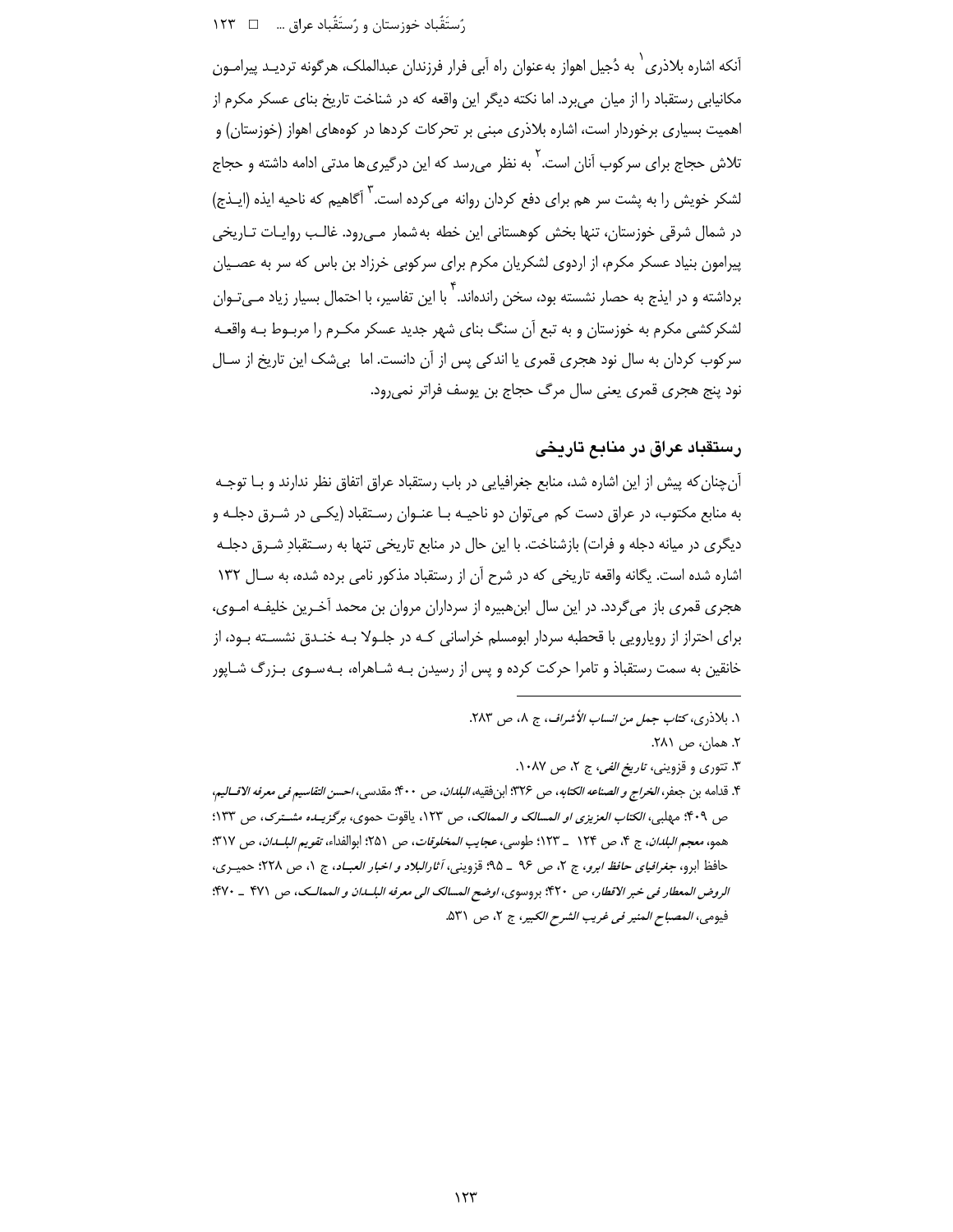۱۲۴ هـ فصلنامه علمي ـ پژوهشي تاريخ فرهنگ و تمدن اسلامي، س ۵، پاييز ۹۳، شماره ۱۶ (بزرج سابور)` و عکبرا روانه شد.` با توجه مسیر شاهراه (شاهراه خراسان بزرگ) کـه از جلـولا بـه سـوی دسکره و نهروان امتداد می یافت <sup>۲</sup> و نیز محل قرارگیری تامرا در نزدیکی بعقوبه <sup>۲</sup> (در جنوب غربی جلولا)، بایستی رستقباد مورد نظر را نیز در جنوب یا جنوب غربی جلولا مکان یابی نمود.

نکته درخور تأمل در این میان، مشابهتی است که میان نام «بزرج سابور» یاد شده و «بورج شـایور» که حمدالله مستوفی درباره پیشینه شهر عسکر مکرم بدان اشـاره کـرده، وجـود دارد. وی در روایتـی منحصر به فرد، نام اولیه عسکر مکرم را «لشکر» خوانده و بنای آن را به لشکر بن طهمورث دیو بنـد منتسب ساخته است. او بدون کوچکترین اشاره ای به رستقباد، شهر «لشکر» تجدید بنا شده توسط شاپور ذوالاکتاف را «بورج شاپور» میخواند.<sup>۵</sup> افزون بر مشابهت نام، موارد*ی* چون مجاورت ناحیـه «بزرگ شایور» (بزرجسابور منابع عربی) با رستقباد شرق دجله، عدم اشـاره مسـتوفی بـه رسـتقباد دستوا به عنوان پیشینه استقراری عسکر مکرم و نیز عدم اشاره دیگر نویسـندگان بـه بـورج شـاپور به عنوان نام قدیمی تر جایگاه عسکر مکرم، امکان تداخل و اشتباه جغرافیایی حمـدالله مسـتوفی در این مورد قوت می گیرد.

#### نتىحە

با بررسی روایت مذکور و مقایسه شرح آنها در منابع مختلف میتوان به نتایج مهمی پیرامون رستقباد عراق، رستقباد خوزستان و نیز شکل گیری اولیه شهر عسکر مکرم دست یافت. نخست آنکه در عراق،

- ١. اين ناحيه كه ساخت آن را به شاپور يكم نسبت دادهاند و عُكبرا قصبه يا شهر اصلى آن است، در ساحل شـرقى دجله و در فاصله ۴۶ کیلومتری شمال بغداد قرار داشته است ( Morony, Continuity and Change in the Administrative Geography of late Sasanian and Early Islamic Al-Iraq, Vol. 20, p. 4. نىز ينكريد به: ياقوت حموي، *معجم البلدان*، ج ١، ص ٣١٠؛ ابن فقيه، *البلدان*، ص ٣٨١؛ ابن عبدالحق بغدادي، *مراصد الاطلاع* عل*ى اسماء الامكنه و البقاع*، ج ١، ص ١٩٣؛ بكـرى، *المســـالک و الممالــک*، ص ۴۲۴؛ ابـن خردادبـه، *المســـالک و الممالک، ص ١*٢؛ ياقوت حموي از قول حمزه اصفهاني اين نام را معرب وزرک شاپور و صـورت سـرياني آن را همان «عكبرا» دانسته است (ياقوت حموى، *معجم البلدان*، ج ۴، ص ١۴٢)
- ۲. طبری، *تاریخ طبری*، ج ۱۰، ص ۴۵۸۹ \_ ۴۵۸۸؛ نیز بنگرید به: محمدی ملایری، *تاریخ و فرهنگ ایران در دوران* انتقال از عصر ساسانی به عصر اسلامی، ص ۲۸۵ \_ ۲۸۴.
- 3. Le Strange, The lands of the Eastern Caliphate: Mesopotamia, Persia, and Central Asia from the Moslem conquest to the time of Timur, map. p 2.

۴. سهراب، عجايب الاقاليم السبعه الى نهايه العماره، ص ٢٠۵:

Le Strange, The lands of the Eastern Caliphate: Mesopotamia, Persia, and Central Asia from the Moslem conquest to the time of Timur, p. 61.

۵. مستوف*ي، نزهت القلوب، ص* ۱۱۲.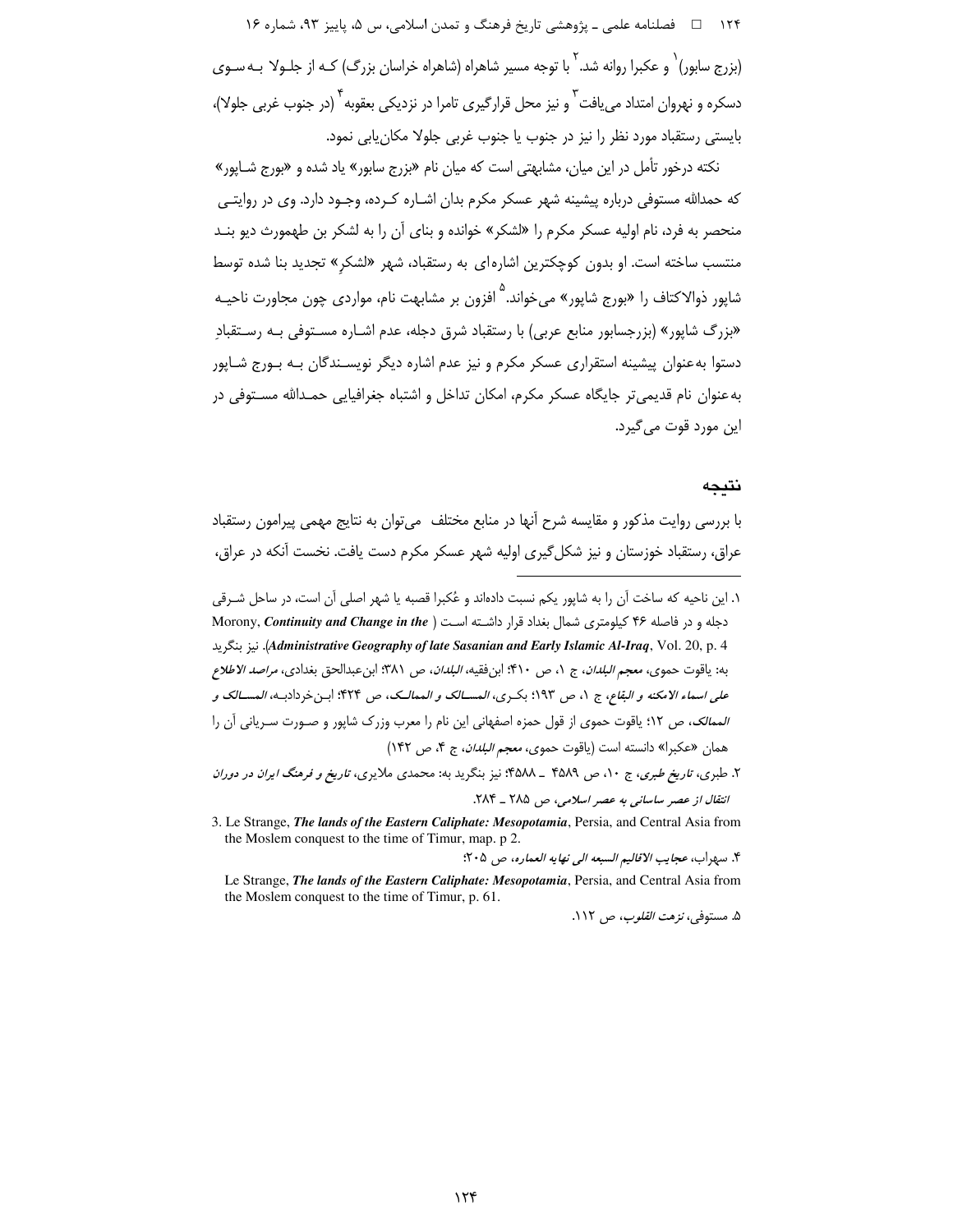رُستَقَّباد خوزستان و رُستَقَّباد عراق … □ ١٢٥

دست کم دو «رستقباد» وجود داشته است؛ یکی در شـرق بغـداد و دجلـه و جنـوب جلـولا و دیگـری احتمالاً میانه دجله و فرات در منطقهای حوالی انبار تا بابل.

دیگر آنکه رستقباد خوزستان، دستکم تا سال نود هجـری قمـری همچنـان از حیـات و هـویتی مستقل برخوردار بوده و با نام سابق خود خوانده می شده است. تنها اندکی پس از این تاریخ است کـه رستقباد بهدلیل ایجاد هسته اولیه شهر عسکر مکرم و گسترش آن، جایگاه و هویت خویش را به ایـن شهر نوبنیاد سپرد. علاوه بر این، اشاره به «بورج شاپور» به جای «رستقباد» به عنوان نام اولیه جایگاه عسکر مکرم، اشتباه و تداخل تاریخی \_ جغرافیایی به نظر می رسد که تنها از سوی حمـدالله مسـتوفی نگاشته شده است.

در نهایت، ارتباط تمامی وقایع روی داده در رستقباد خوزستان با مسائل جنگی و اردوهای نظامی، موقعیت این مکان را بهعنوان موضعی استراتژیک و نظامی در خوزستان روشن مهیسازد؛ موضـوعی که با توجه به اردوی لشکریان مکرم در این مکان و نیز وقـوع برخوردهـای نظـامی متعـدد در شـهر عسکر مکرم کاملاً تأیید می گردد.



نقشه ۱: بخشی از مناطق مر کزی عراق شامل کورههای شاذ فیروز، شاذ قباذ، شاذ هرمز و … ٰ

<sup>1.</sup> Morony, "Continuity and Change in the Administrative Geography of late Sasanian and Early Islamic Al-Iraq", Iran, Vol. 20, p. 19. Fig. 6.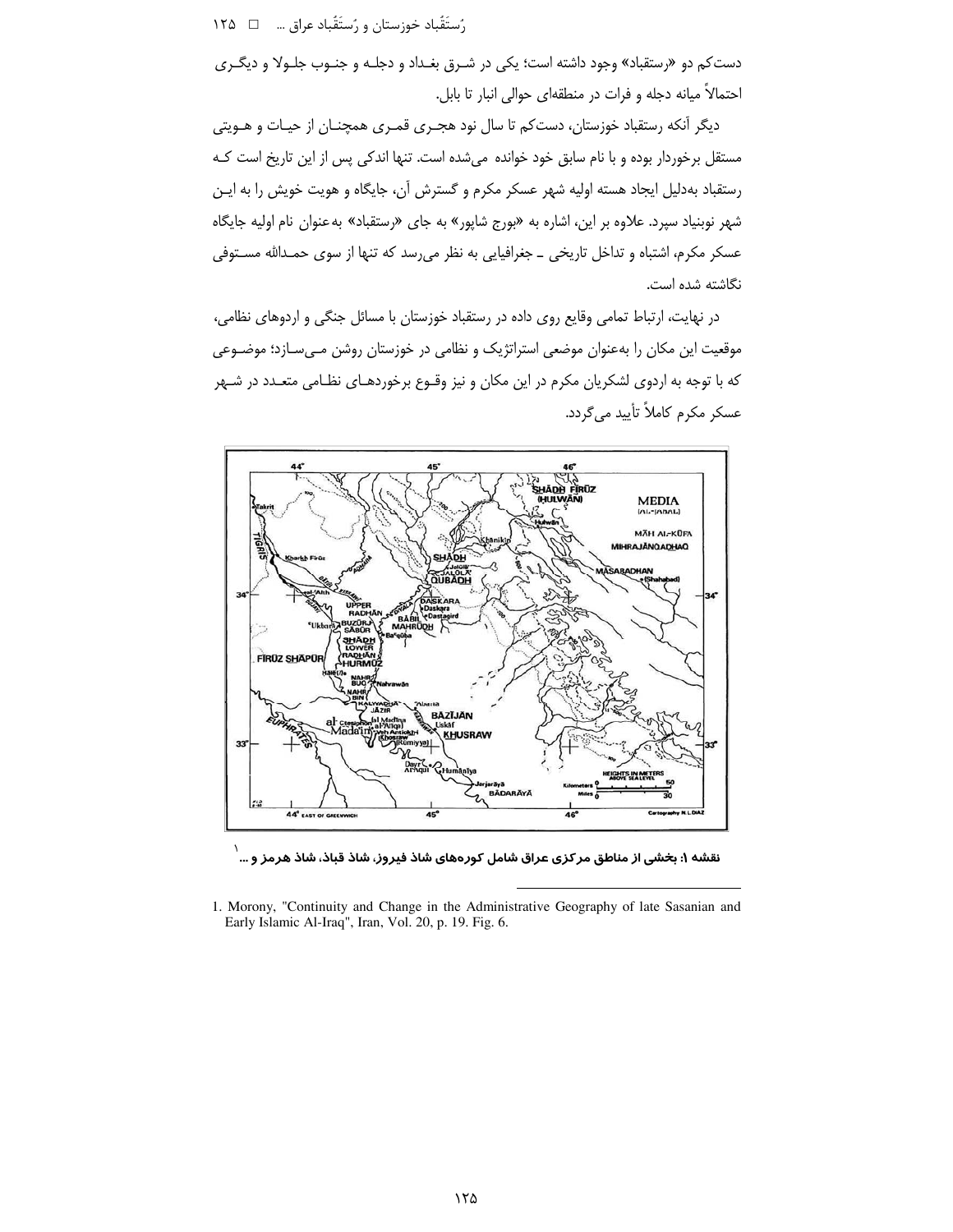۱۲۶ هـ استامه علمي ـ پژوهشي تاريخ فرهنگ و تمدن اسلامي، س ۵، پاييز ۹۳، شماره ۱۶



نقشه ۲: شهرهای خوزستان قدیم

#### منابع و مآخذ

۱. ابناثیر، علی بن محمـد، ت*اریخ کامل بـزرگ اسـلام و ایـران*، ج ۱۳ ـ ۱۲، ترجمـه عبـاس خلیلـی و ابوالقاسم حالت، تهران، مؤسسه مطبوعات علمي، ١٣٧١. ۲. ابناعثم کوفی، ابومحمد احمد، *الفتوح*، ج ۷، تحقیق علی شیری، بیروت، دار الأضوا، ۱٤۱۱ ق. ۳. ابن الممستوفی، مبارک بن احمد، *تاریخ اربل، ج ۲، بغداد، دار الرشید للنشر، ۱۹۸۰* م. ٤. ابنجوزي، عبدالرحمن بن علي، *المنتظم فـي تــاريخ الأمــم و الملــوک*، ج ٦، بيـروت، دار الكتـب العلميه، ١٤١٢ ق. ٥. ابن خردادبه، ابوالقاسم عبيدالله بن عبدالله، *المسالک و الممالک*، بيروت، دار صادر، افست ليدن، ١٨٨٩ م. ٦. ابن رسته، احمد بن عمر، *اعلاق النفيسه*، تصحيح دخويه، بيروت، دار صادر، افست ليدن، ١٨٩٢ م. ٧. ابن عبدالحق بغدادي، عبدالمؤمن، *مراصد الاطلاع على اسماء الامكنه و البقاع*، ج ٢، تحقيق و تعليـق على محمد البجاوي، بيروت، دار الجيل، ١٤١٢ ق. ٨ ابنءساكر، على بن حسن، *تاريخ مدينه دمشق*، ج ١٢، تحقيق على شيرى، بيروت، دار الفكر، ١٤١٥ ق. ٩. ابن فقيه، احمد بن محمد بن اسحاق، *البلدان*، بيروت، عالم الكتب، ١٤١٦ ق.

<sup>1.</sup> Pyne, The Impact of the Seljuq Invasion of Khuzestan ..., p. 218, Fig. 40.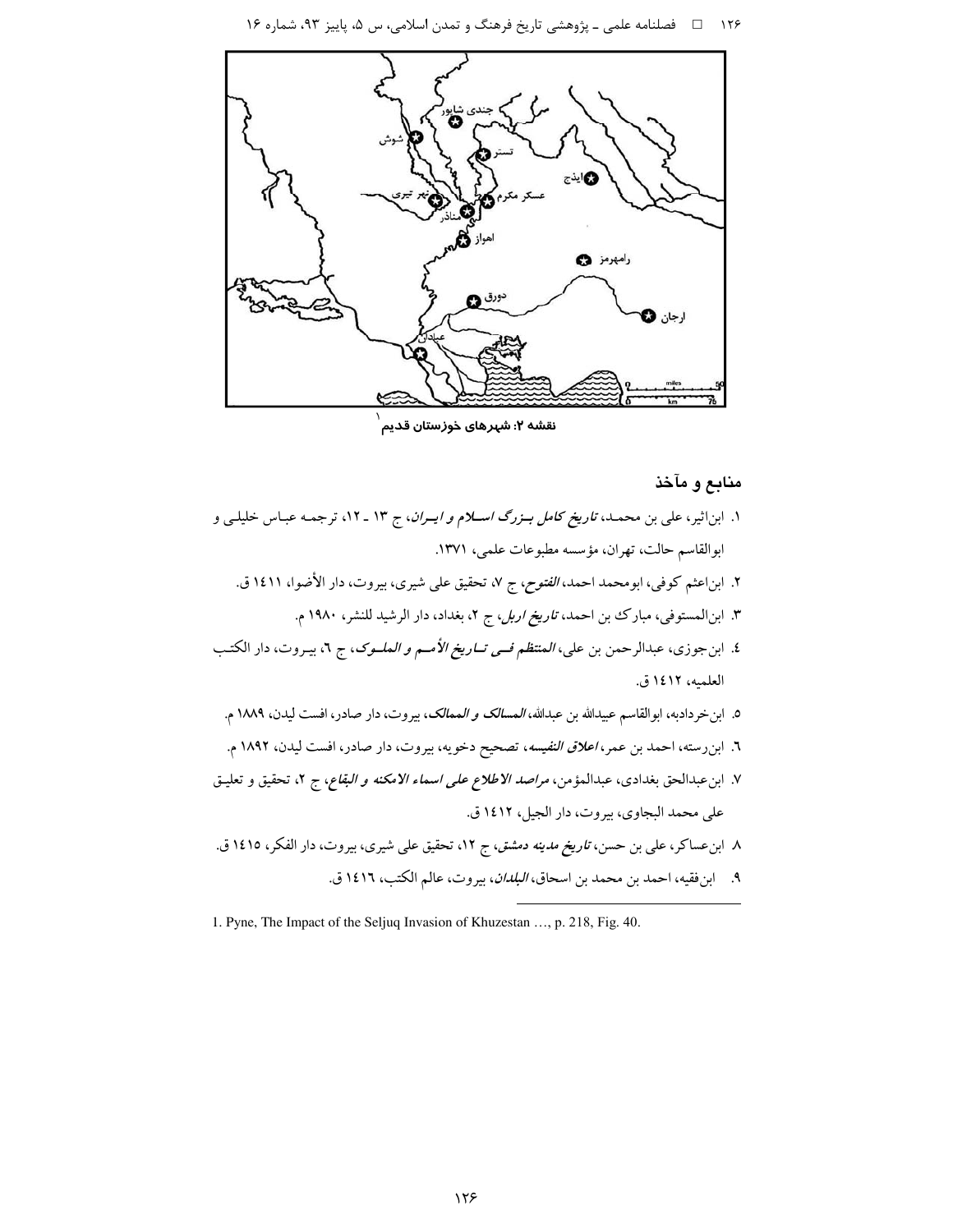رُستَقَّباد خوزستان و رُستَقَّباد عراق ... □ ١٢٧

- ١٠. ابن قتيبه، عبدالله بن مسلم، *المعارف*، تحقيق ثروت عكاشه، طبع الثانيه، القاهره، الهيئه المصريه العامه للكتاب، ١٩٩٢ م.
	- ١١. ابن كلبي، هشام بن محمد، جم*هره النسب*، ج ١، تحقيق ناجي حسن، بيروت، عالم الكتب، ١٤٠٧ ق.
- ۱۲. ابن مسکویه، احمد بن محمد، ت*جارب الامم*، ج ۳ ـ ۲، به کوشش ابوالقاسم امامی، تهران، سروش،  $.144$ 
	- ١٣. ابننديم، محمد بن اسحاق، *الفهرست*، ج ١، ترجمه محمدرضا تجدد، تهران، اساطير، ١٣٨١.
- ١٤. ابوالفداء، اسماعیل بن علی، *تقویم البلدان*، تصحیح رینود و مـاک ککوکین دیسـلان، پـاریس، دار الطباعه السلطانيه، ١٨٤٠ م.
- ١٥. ازدى، يزيد بن محمد، ت*اريخ الموصل*، ج ١، تحقيـق احمـد عبـدالله محمـود، بيـروت، دار الكتـب العلميه، ١٤٢٧ ق.
	- ١٦. اصطخرى، ابواسحاق، *مسالك الممالك*، بيروت، دار صادر، افست ليدن، ٢٠٠٤ م.
- ۱۷. امام شوشتری، محمدعلی، «دستوا در خوزستان، دستبی در ری»، *مجله هنر و مردم*، ش ۱۱۱، دی ۱۳۵۰.
- ١٨. انصاري دمشقي، محمد بن ابي طالب، *نخبه الدهر في عجائب البر و البحر*، ترجمـه حميـد طبيبيـان، تهران، اساطیر، ۱۳۸۲.
- ۱۹. باستانی، حسن و دلآرا مردوخیی، «گونـهشناسـی جـای نـامهـا در جغرافیـای تـاریخی ایـران»، *پژوهشهای تاریخی ایران و اسلام*، ش ۱۲، بهار و تابستان ۱۳۸۹.
- ۲۰. باستان<sub>ح</sub>راد، حسن، «واژهشناسی تاریخی استان در ایران»، *تاریخ ایران*، شماره ۵ / ٦٦، پاییز ۱۳۸۹.
	- ۲۱. ــــــــــــــــــــــــــــــــ «واژهشناسی تاریخی ده و روستا در ایران»، *تاریخ ایران*، شماره ٥ / ٥٩، پاییز ۱۳۸۷.
- ٢٢. بروسوى، محمد بن علي، *اوضـح المســـالك الــى معرفــة البلــدان و ال*مم*الــك*، تصـحيح مهـدى عبدالرواضيه، بيروت، دار الغرب الاسلامي، ٢٠٠٨ م.
- ۲۳. بكرى، عبدالله بن عبدالعزيز، *المسالك و الممالك*، ج ۱، تحقيق آدريان فان ليوفن و اندرى فيـرى، بيروت، دار الغرب الاسلامي، ١٩٩٢ م.
- ٢٤. ـــــــــــــــــــــ، معجـــم مـــا اســتعجم مــن اســماء الــبلاد و المواضــع، ج ٢، طبـع الثالـث، بيـروت، عالم الكتب، ١٤٠٣ ق.
- ٢٥. بلاذري، احمد بن يحيى بن جابر، *فتوح البلدان*، ج ٢، ترجمه دكتر محمد توكل، تهران، نشر نقره،  $.1$ ۳۳ $V$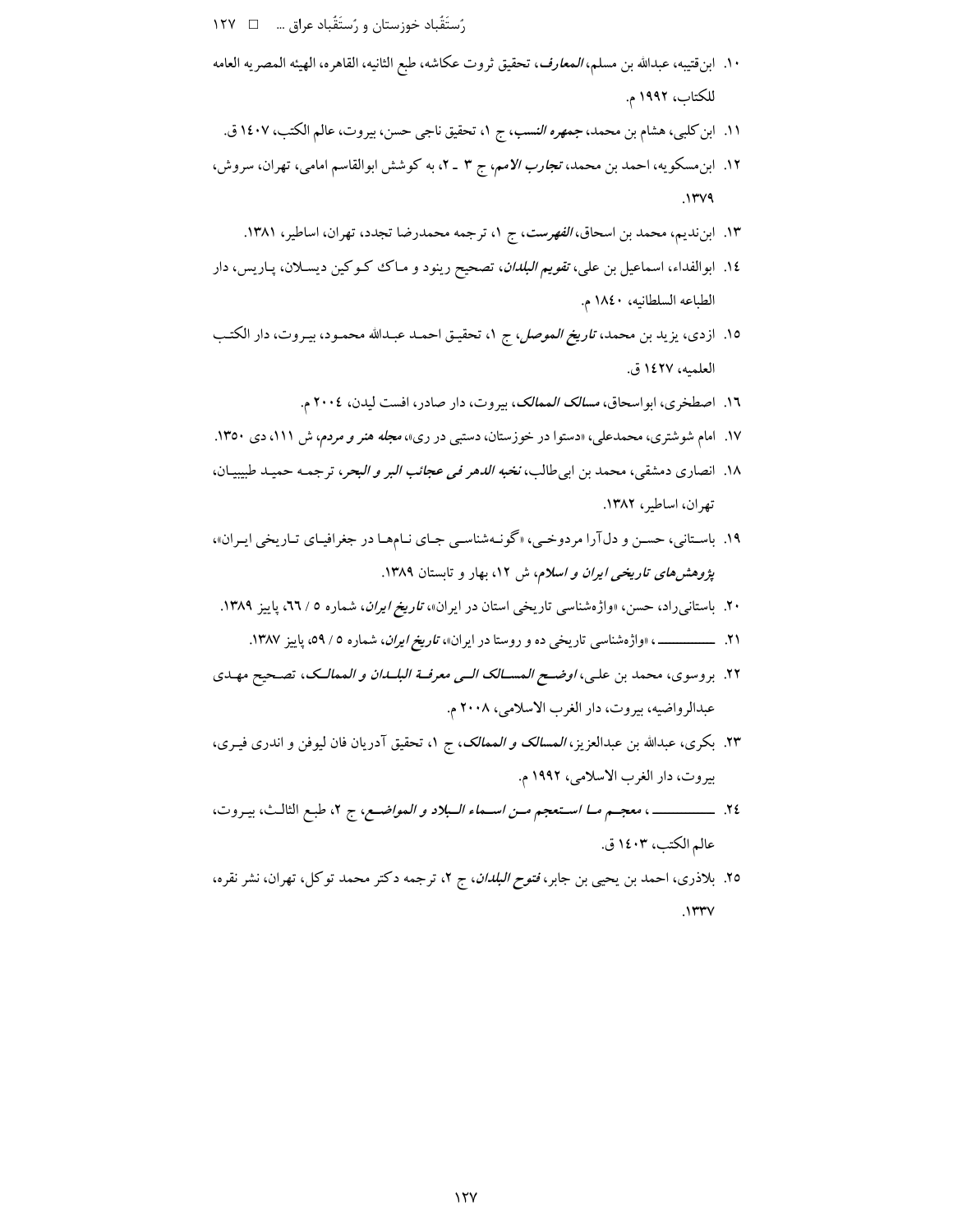- ۱۲۸ = اضلنامه علمی ـ پژوهشی تاریخ فرهنگ و تمدن اسلامی، س ۵، پاییز ۹۳، شماره ۱۶
- بيروت، دار الفكر ، ١٤١٧ ق.
	- ۲۷. بلعمی، ابوعلی، *تاریخنامه طبری*، ج ۱ و ٤، تهران، البرز، چ ۳، ۱۳۷۳.
		- ۲۸. بهار، مهرداد، *پژوهشی در اساطیر ایران*، تهران، آگاه، ۱۳۷۵.
- ۲۹. یگول فسکایا، نناویکتوروونا، *شهرهای ایران در روزگار یارتان و ساسانیان*، ترجمه عنایتالله رضا، تهران، انتشارات علمی و فرهنگی، چ ۳، ۱۳۷۷.
- ۳۰. تتوری، احمد بن نصرالله و آصفخان قزوینی، *تاریخ الفـی (تــاریخ هزارســاله اســلام*)، ج ۲، بـه کوشش غلامرضا طباطبایی مجد، تهران، انتشارات علمی و فرهنگی، ۱۳۸۲.
- ۳۱. جیهانی، ابوالقاسم بن احمد، *اشکال العالم*، ترجمه علی بن عبدالسـلام کاتـب، بـه کوشـش فیـروز منصوری، مشهد، به نشر (انتشارات آستان قدس رضوی)، ۱۳٦۸.
- ۳۲. حافظ ابرو، عبدالله بن لطف الله، *جغرافیای حافظ ابرو*، ج ۲، به کوشش صـادق سـجادی، تهـران، میراث مکتوب، ۱۳۷۵.
- ۳۳. حسینی فسایی، حسن بن حسن، *فارسنامه ناصری*، ج ۱، به کوشش منصور رستگار فسایی، تهـران، امیرکبیر، چ ۳، ۱۳۸۲.
	- ٣٤. حمزه الاصفهاني، ت*اريخ سنى ملوك الارض و الانبياء*، بيروت، منشورات دار مكتبة الحياة، ١٩٦١ م.
		- ٣٥. حميري، محمد ابن عبدالمنعم، *الروض المعطار في خبر الاقطار*، بيروت، مكتبة لبنان، ١٩٨٤ م.
- ٣٦. خوارزمي، محمد بن عباس، *الامثال المولده*، تحقيق محمدحسن الاعرجـي، ابـوظبي، دار الثقافيـه، ١٤٢٤ ق.
- ۳۷. دهخدا، علیاکبر، *لغتنامه*، زیـر نظـر دکتـر محمـد معـین و دکتـر سـید جعفـر شـهیدي، تهـران، انتشارات دانشگاه تهران، ۱۳۷۷.
- ۳۸. دینوری، احمد بن داود، *اخبارالطوال*، ترجمه محمود مهدوی دامغانی، تهران، نشر نیف، چ ٤، ۱۳۸۳.
- ۳۹. ذهبي، محمد بن احمد، *تاريخ الاسلام و وفيات المشاهير و الأعلام*، ج ٥، تحقيق عمـر عبدالسـلام تدمري، طبع الثانيه، بيروت، دار الكتاب العربي، ١٤١٣ ق.
- ٤٠. سهراب، *عجايب الاقاليم السبعه الى نهايــة العمــاره*، ترجمـه و تحقيـق حسـن قـره چـانلو، تهـران، یژوهشکده فرهنگ و هنر اسلامی، ۱۳۷۲.
- ۵٪. شهرستانهای ایرانشهر، با آوانویسی، ترجمه فارسی و یادداشتهای تورج دریایی، ترجمـه شـهرام جليليان، تهران، توس، ١٣٨٨.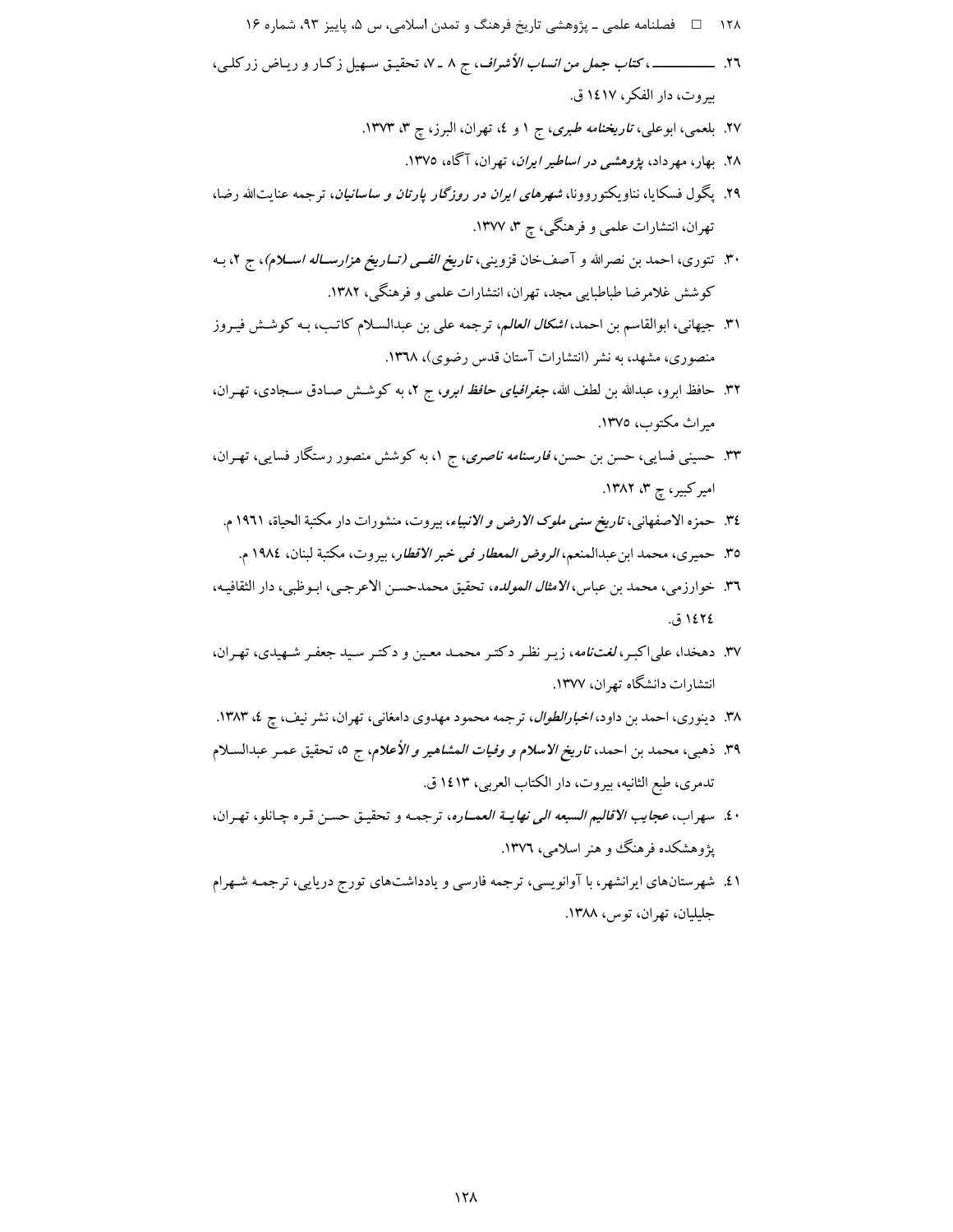- رُستَقَباد خوزستان و رُستَقَباد عراق …  $\Box$  ١٢٩
- ٤٢. شواتس، پاول، *جغرافیای تاریخی فارس*، ترجمـه کیکـاووس جهانـداری، تهـران، انجمـن آثـار و مفاخر فرهنگی، چ ۲، ۱۳۸۲.
- ٤٣. شیپمان، کلاوس،م*بانی تاریخ ساسانیان*، ترجمـه کیکـاووس جهانـداری، تهـران، نشـر و پـژوهش فرزان روز، چ ۱، ۱۳۸٤.
- ٤٤. صفا، ذبیحالله، حم*اسه سرایبی در ایران از قدیم ترین عهد تاریخی تا قرن چهاردهم هجـری*، تهـران، مؤسسه مطبوعاتی امیرکبیر، ۱۳۳۳.
- ٤٥. طبري، محمد بن جرير، ت*اريخ طبري*، ج ٢ و ٩ ـ ٧، ترجمه و تصحيح ابوالقاسم پاينده، تهران، اساطير، ې ۵، ۱۳۷۵.
- ٤٦. طوسي، محمد بن محمود، *عجايب المخلوقات*، به كوشش منوچهر ستوده، تهران، بنگاه ترجمـه و نشر كتاب، ١٣٤٥.
	- ٤٧. عمید، حسن، فرهنگ ف*ارسی عمید*، تهران، راه رشد، ۱۳۸۹.
- ٤٨. فيومي، احمد بن محمـد، *المصباح المنير في غريب الشرح الكبير*، ج ٢، قـم، مؤسسـه دار الهجره، ١٤١٤. ق.
	- ٤٩. قدامه بن جعفر، *الخراج و الصناعه الكتابه*، بغداد، دار الرشيد للنشر، ١٩٨١ م.
- ۵۰. قزوینی، زکریا بن محمد، *آثارالبلاد و اخبار العباد*، ج ۱، ترجمه محمد مـراد بـن عبـدالرحمان، بـه کوشش محمد شاهمرادی، تهران، مؤسسه انتشارات و چاپ دانشگاه تهران، ۱۳۷۱.
- ۵۱. کراچوفسکی، ا. ی.، ت*اریخ نوشتههای جغرافیــایی در جهــان اســلامی*، ترجمـه ابوالقاسـم پاینــده، تهران، شرکت انتشارات علمی و فرهنگی، ۱۳۷۹.
- ۰۲. کریستین سن، آرتور، *ایران در زمان ساسانیان*، ترجمه رشید یاسمی، تهران، دنیای کتاب، چ ۲، ۱۳۷۸.
- ۵۳. محمدی ملایری، محمد، تاریخ و فرهنگ ایران در دوران انتقال از عصر ساسانی به عصر اسلامی، ج ۲، تهران، توس، ۱۳۷۹.
	- 0٤. مستوفی، حمدالله،نز*هت القلوب*، به اهتمام گای لسترانج تهران، دنیای کتاب، ۱۳٦۲.
- 00. مقدسى، محمد بن احمد، *احسن التقاسيم في معرفه الاقاليم*، طبعة الثالثه، قاهره، مكتبه مدبولي، ١٤١١ ق.
- ٥٦. مقدسی، مطهر بن طاهر، *آفرینش و تاریخ، ج* ۲، ترجمه محمدرضا شفیعی کدکنی، تهران، آگه، ١٣٧٤.
- ٥٧. مهلبي، حسن بن احمد، *الكتاب العزيزي او المسالك و الممالك*، دمشق، التكوين للطباعه و النشر و التوزيع، ٢٠٠٦ م.
	- ٥٨. ميداني، احمد بن محمد، مجمع *الامثال*، ج ٢، مشهد، آستانه الرضويه المقدسه، المعاونة الثقافة، ١٣٦٣.